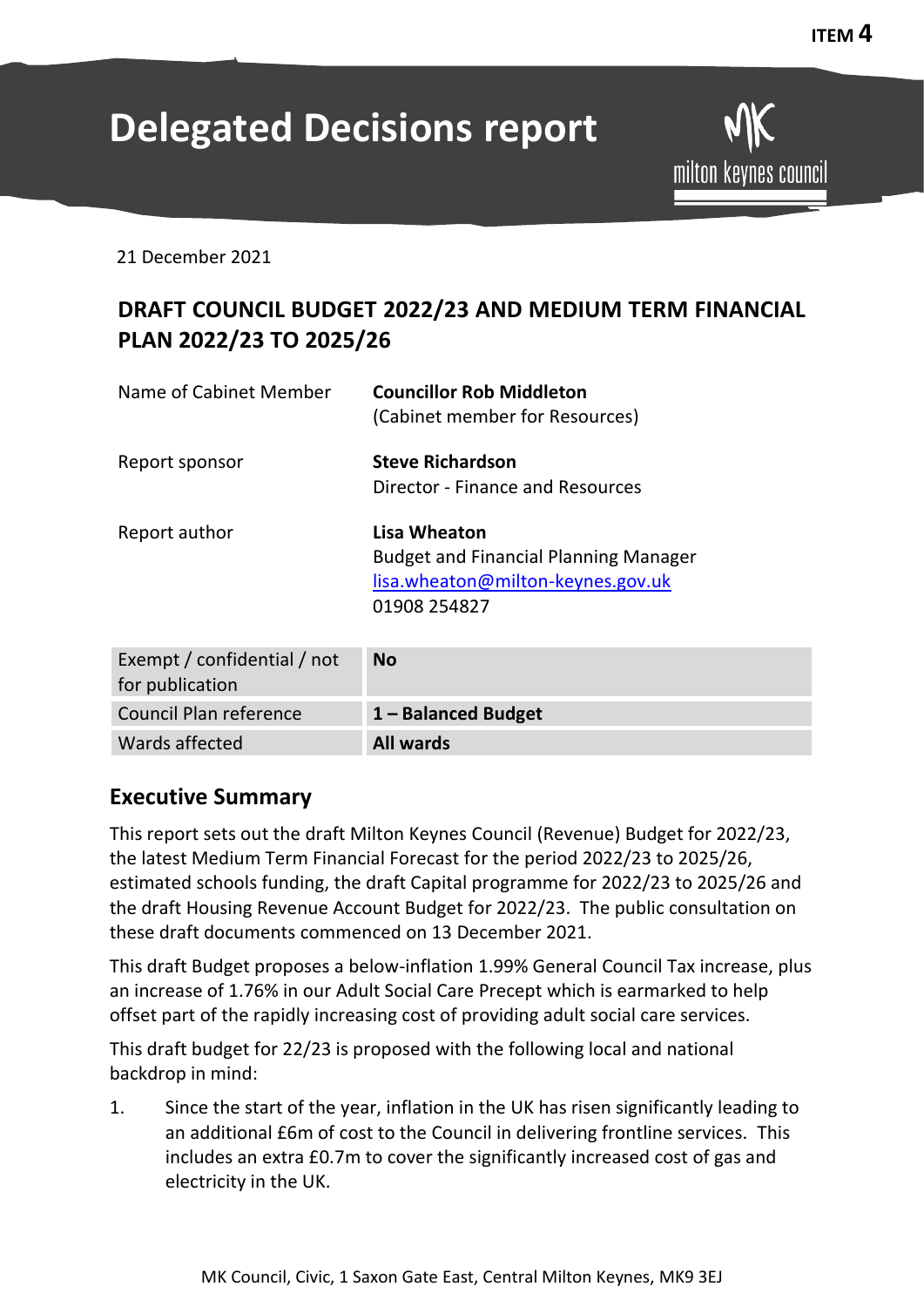- 2. Since the start of the year, a significant increase in demand pressures for both Adults and Children's social care has led to additional forecasted costs of £5m.
- 3. Confirmation by the Government through their Social Care Announcement that Local Councils will continue to be expected to meet the rising cost of additional demand for Adult Social Care from their own budgets. The National Insurance increase of 1.25% will not be made available to cover this rising cost.
- 4. Income to the Council from fees and charges generated by our services remain significantly below pre-pandemic levels (£6m).
- 5. The Bank of England (BoE) now forecasts inflation will rise even further peaking at 5% in the first quarter of 2022, a figure 250% above the 2% inflation figure the BoE would expect to see in the UK economy. The impact of inflation and other government support ending for residents is now a significant concern as we look to balance next year's budget.

In February 2021 the MTFP was published (subsequently refreshed in September 2021) and assumed an increase of 4.48% in 2022/23 to the Councils share of Council Tax. The draft budget currently proposes the increase is contained to 3.75%. This will mean a reduction of £0.967m to our previously assumed income estimate. The expected maximum allowable increase (subject to confirmation in the LGFS without a referendum) is 5.48%. An increase at this level would generate an additional Council Tax yield in 2022/23 of £2.291m compared with 3.75%.

The details in this report have been prepared in accordance with the framework set out in the Medium Term Financial Outlook approved by Cabinet in September 2021.

The goal of this budget is to balance MKC's budget over the coming year and support the Council in achieving a sustainable financial position over the medium term, whilst continuing to deliver the Progressive Alliance's priorities as set out in the adopted Council Plan.

# **1. Decisions to be Made**

- 1.1 That Cabinet notes and endorses the following draft budget proposals, which are subject to the outcomes of consultation, which commenced on 13 December 2021, and confirmation of the Local Government Finance Settlement. The decision includes noting the Capital Programme and additional schemes to be added to the programme with it noted that the decision to release funding will be made by the s151 Officer once confirmation of available funding has been received:
	- (a) the draft Revenue Budget for 2022/23 (**Annex F**) and latest MTFS forecast for 2022/23 to 2025/26 (**Annex E**);
	- (b) the provisional Council Tax at Band D of £1,520.55 for the Milton Keynes element of the Council Tax be agreed for consultation, a 3.75% increase on the previous year (1.99% plus a 1.76% Adult Social Care Precept);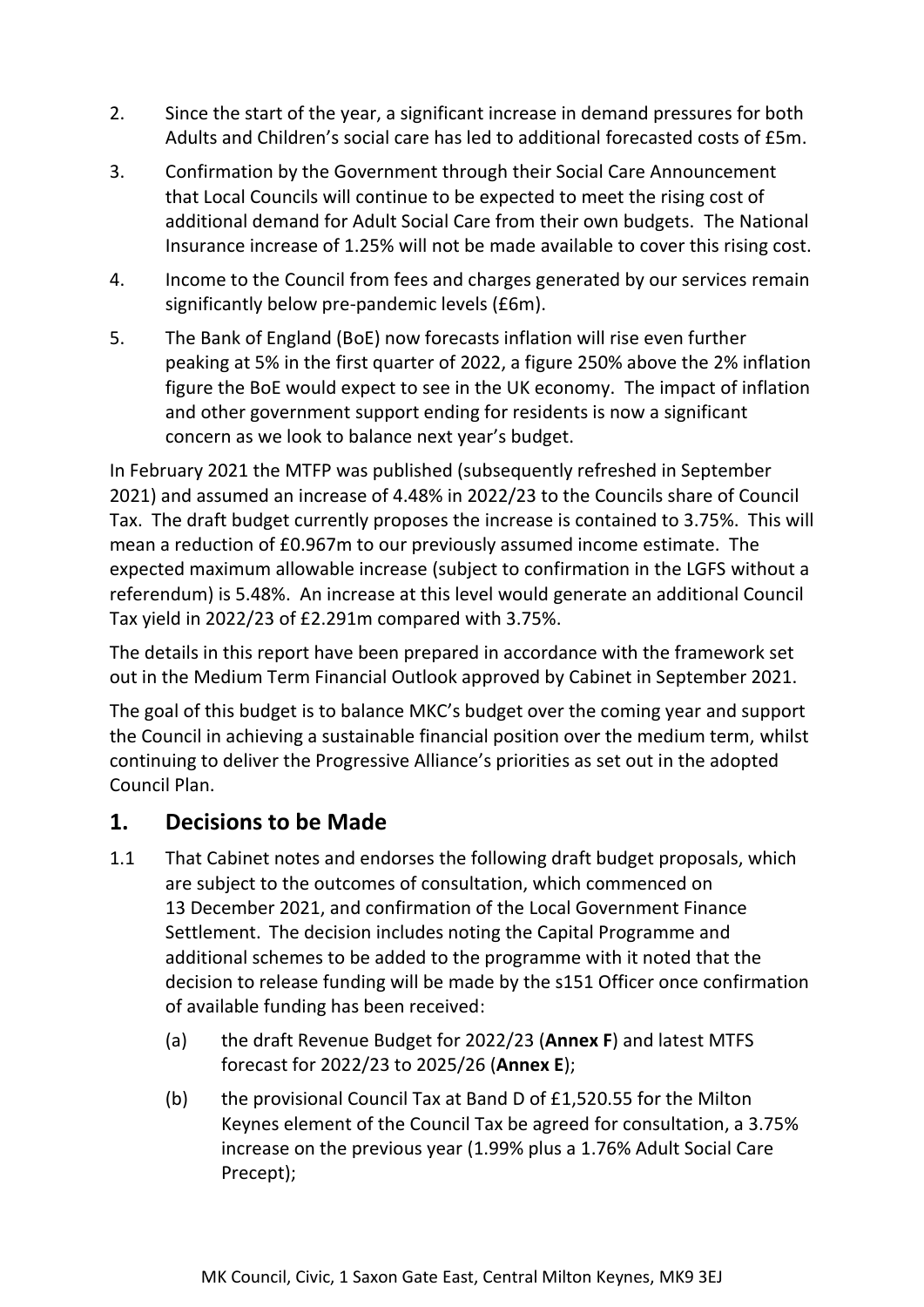- (c) the Council's current estimate of the 2022/23 Business Rates Baseline, retaining the delegation to the Director - Finance and Resources to finalise this Baseline, based on the latest data for submission to Department for Levelling Up, Housing and Communities (DLUHC) in January 2022;
- (d) the estimated position for the Dedicated Schools Grant and the planned consultation with schools and the Schools Forum;
- (e) that the Director Children's Services make decisions around the school funding formula, the funding arrangements for pupils with high needs and the early year's single funding formula for 2022/23 in consultation with the Cabinet Member for Children and Families and the Director for Finance and Resources (Paragraphs 2.58 – 2.63);
- (f) the draft Housing Revenue Account Budget be updated for technical adjustments and revenue pressures and savings, including a rent increase of 4.1% (**Annex H**);
- (g) the proposed fees and charges for 2022/23, which are exceptions to the Income and Collection Policy (**Annex D**);
- (h) the draft forecast parking surplus of £5.636m (**Annex G**);
- (i) the draft Capital Programme for 2022/23 to 2025/26 (**Annex I**);
- (j) the resource allocation for the draft Tariff Programme. (**Annex J**); and
- (k) the equalities impact assessments for the draft Revenue Budget 2022/23, as set out in Section 3.

## 2. Why is the Decision Needed?

- 2.1 The purpose of this report is to:
	- ensure that the Council meets its legal obligations to set a robust balanced budget for 2022/23;
	- update and extend the Council's financial forecasts for the period 2022/23 to 2025/26; and
	- to set out our approach to addressing the financial challenges over the medium term and managing short term uncertainty.
- 2.2 The Council has a clear ambition as set out in the Council Plan and has made a commitment to continue to grow and enhance Milton Keynes through the MK Futures programme. These commitments are alongside the continued financial challenges for the Council.

## *COVID-19 Scarring*

2.3 During 2020/21 the Council received significant financial support from government to manage the financial impact on our budget. This support met the additional costs and loss of revenue that arose throughout 2020/21. By the end of June 2021, government support ended. The impact of COVID-19 has however continued, and it has become clearer in recent months as both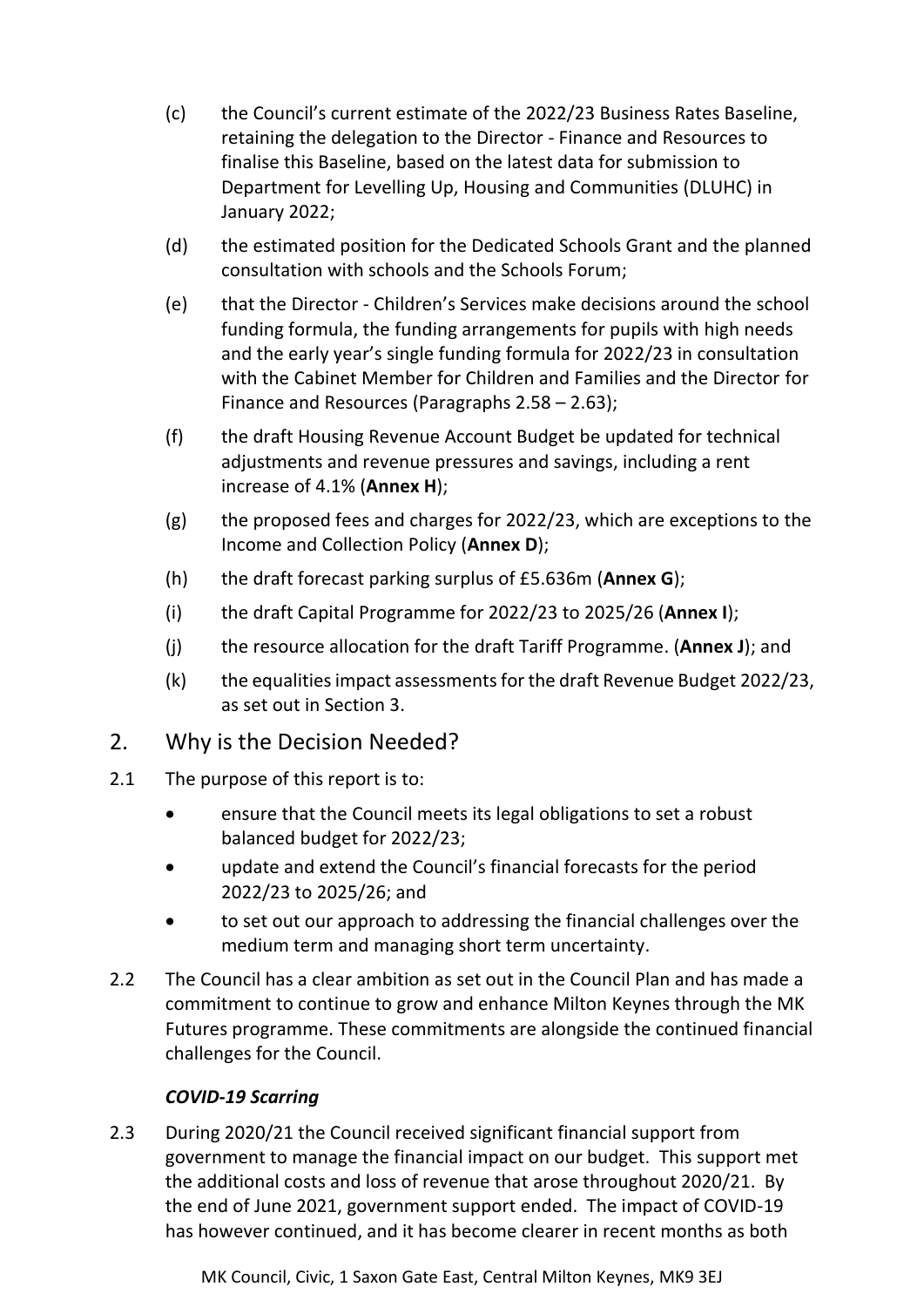demand pressures have risen, whilst income in a lot of services has continued to remain well below pre-pandemic levels with changes to both customer behaviour and businesses responding to the changing economic dynamic.

- 2.4 The 2022/23 draft budget reflects an estimated £2.7m of additional costs and continuing £6.1m of lost income which is as a result of the impact of COVID-19. This cost will ultimately need to be funded through future budget cuts and or higher taxation. We understand from government that no further support will be offered to Councils to manage the impact of COVID-19.
- 2.5 The longer-term impact of the COVID-19 pandemic and the unknown scale of the economic recovery, both nationally and locally, is clearly the most significant financial issue for the Council. However, we continue to have a number of other significant financial concerns:
	- the future of the Fair Funding Review and Business Rates is unknown;
	- the volatility of Business Rate income and the relatively small proportion retained locally, which does not offset demand increases;
	- the impact of real inflation on public services which exceeds the government's target for CPI. If these pressures are not transitionary then there will be further impacts on the MTFP forecast set out in this report;
	- the Council's budget in key areas of demand is not clear and there remain significant questions about future changes, timing and scale, in particular for adult and children's social care;
	- continuing financial pressures arising from homelessness and the costs of temporary housing;
	- the cost pressure of the National Living Wage for Care Providers and the Council; and
	- reduced income through lower economic activity, behaviour change and increase risks on debt collection.

## *Budget Approach*

- 2.6 As detailed in the September MTFP refresh our approach to setting a budget for 2022/23 and over the medium term, was based on the following principles:
	- any budget deficit in 2022/23 will be addressed through a combination of demand management, improved organisational efficiency and corporate measures;
	- all key demand budgets will be reviewed and rebased using the latest available data and insights;
	- fees and charges budget will be rebased using the latest available data and service insights; and
	- inflation assumptions are updated using the most and up to date indices.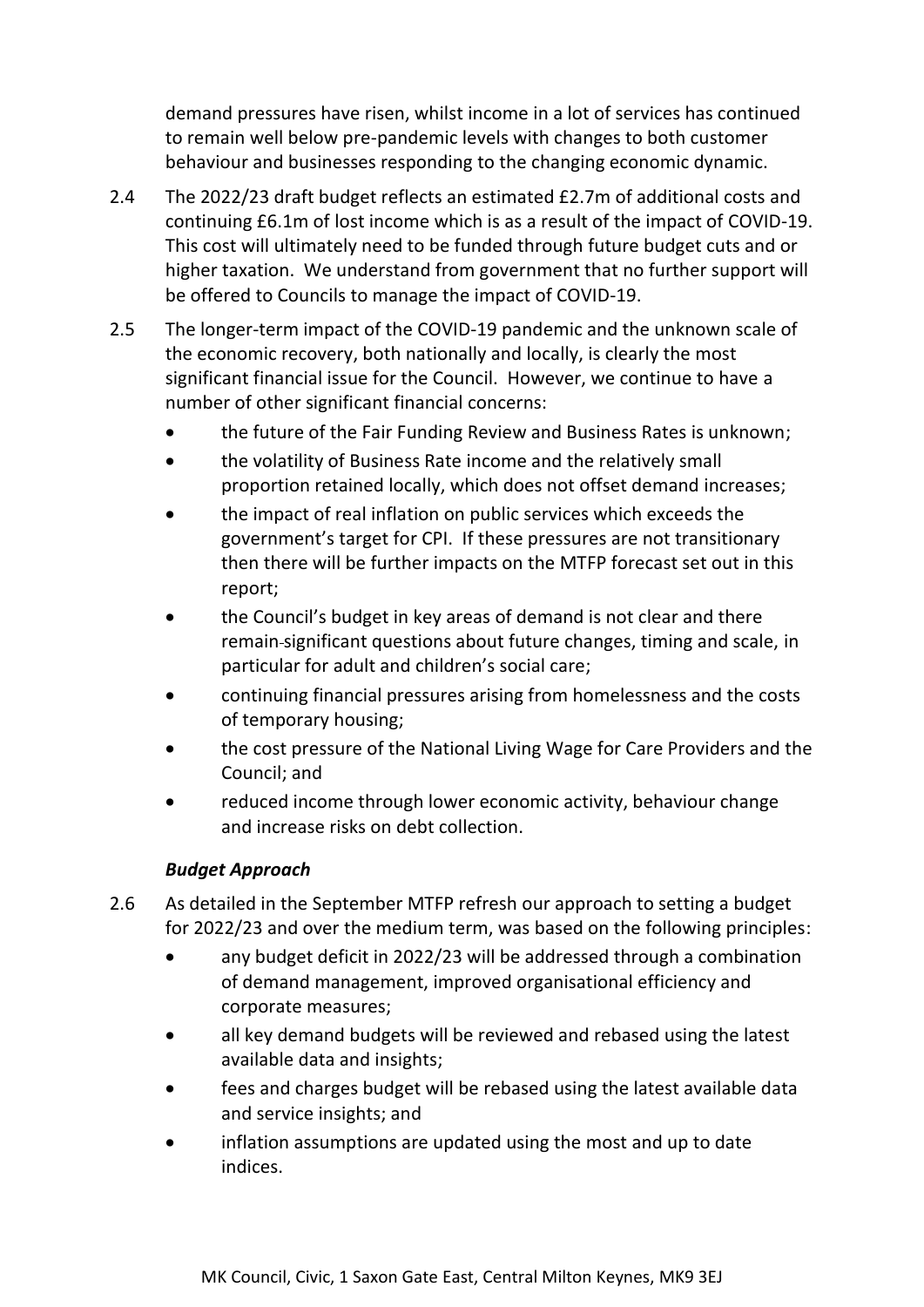## *General Resources - Ongoing*

2.7 The total ongoing resources forecast to be available over the medium-term are updated in Table 1.

|                                                     | 2022/23   | 2023/24   | 2024/25   | 2025/26   |
|-----------------------------------------------------|-----------|-----------|-----------|-----------|
|                                                     | £m        | £m        | £m        | £m        |
| <b>Revenue Support</b><br>Grant                     | (5.730)   | (5.845)   | (5.962)   | (6.082)   |
| <b>Retained Business</b><br>Rates                   | (54.474)  | (49.981)  | (51.907)  | (53.907)  |
| <b>Council Tax</b><br>(including parish<br>precepts | (147.096) | (154.866) | (162.622) | (170.085) |
| <b>Public Health</b><br>Grant                       | (12.084)  | (12.084)  | (12.084)  | (12.084)  |
| Use of New Homes<br><b>Bonus</b>                    | (1.970)   | 0.000     | 0.000     | 0.000     |
| <b>Total Ongoing</b><br><b>Resources</b>            | (221.354) | (222.776) | (232.574) | (242.157) |
| <b>Estimated Net CSR</b><br>Funding*                | (2.700)   | 1.000     | 1.000     | 0.000     |
| <b>Revised Ongoing</b><br><b>Resources</b>          | (224.054) | (221.776) | (231.574) | (242.157) |

\*Will be

#### **Table 1: Resources 2022/23 - 2025/26**

\*confirmed as part of LGFS

## *Government Funding*

#### Autumn Budget and Spending Review

2.8 In October the Chancellor announced his Autumn Budget and three-year Comprehensive Spending Review (CSR) covering the period 2022/23 to 2024/25. This is the first multi-year settlement since 2018. At the time of preparing the draft budget it is not known whether the Local Government Financial Settlement will be for this period or a single year settlement. This will only be confirmed when the settlement is announced. We currently expect the settlement to be announced between 13 and 17 December 2021.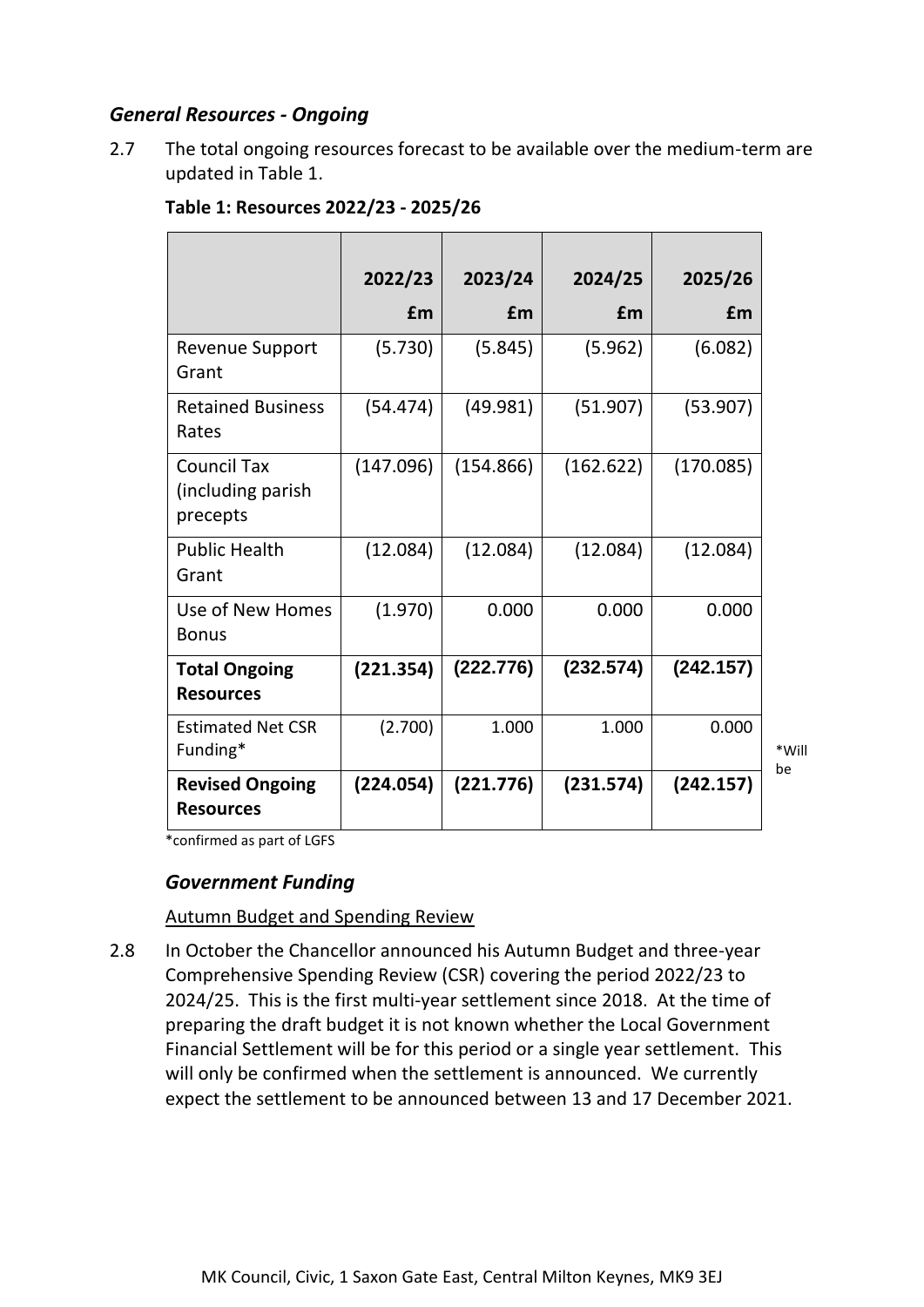#### National Economic Picture

2.9 The economic headlines were more positive than previously announced in March 2021. The Office for Budget Responsibility (OBR) announced improved growth forecasts to 6.5% in 2021, followed by 6% in 2022, and is now expecting less permanent scarring to the economy from the COVID -19 pandemic (2% instead of the 3% that was forecast in March 2021). It is anticipated that any improvement in this position during the SR period would be reflected in reduced taxation, not increased spending.



## **Chart 1 - GDP Monthly Growth Forecast**

2.10 As a result of dealing with the COVID-19 pandemic government borrowing was expected to rise to over 100% of GDP. Although the borrowing figures are significant, its peak is lower than expected and the future forecasts are also more positive. This is illustrated in Chart 2.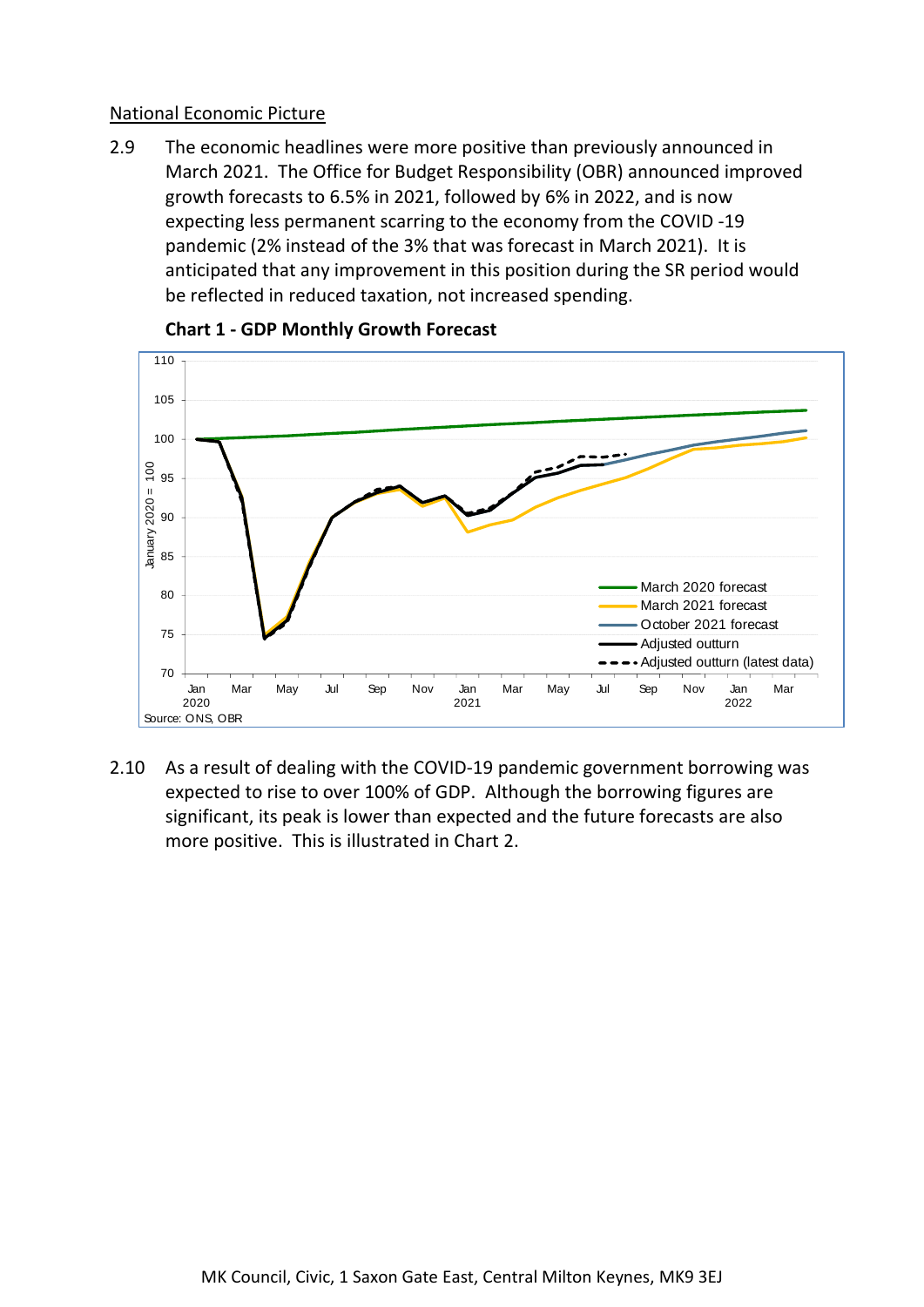**Chart 2 - Public Sector Net Debt**



Source: ONS, OBR

2.11 The overall picture is one of an improving fiscal position, albeit from a very difficult place as the economy emerges from the pandemic. There are, however, still significant economic risks and potentially the biggest is the impact of inflation. The Consumer Price Index (CPI) fell sharply during the pandemic but is expected to peak at over 4% in the next 6 months. The October CPI rate was 4.2%. OBR is forecasting it will continue at 4% in 2022 before falling back to 2.6% in 2023.



**Chart 3 - CPI Inflation Forecast**

## 2.12 Sustained high levels of inflation could see an increase in interest rates which would have a significant impact on the costs of government borrowing. High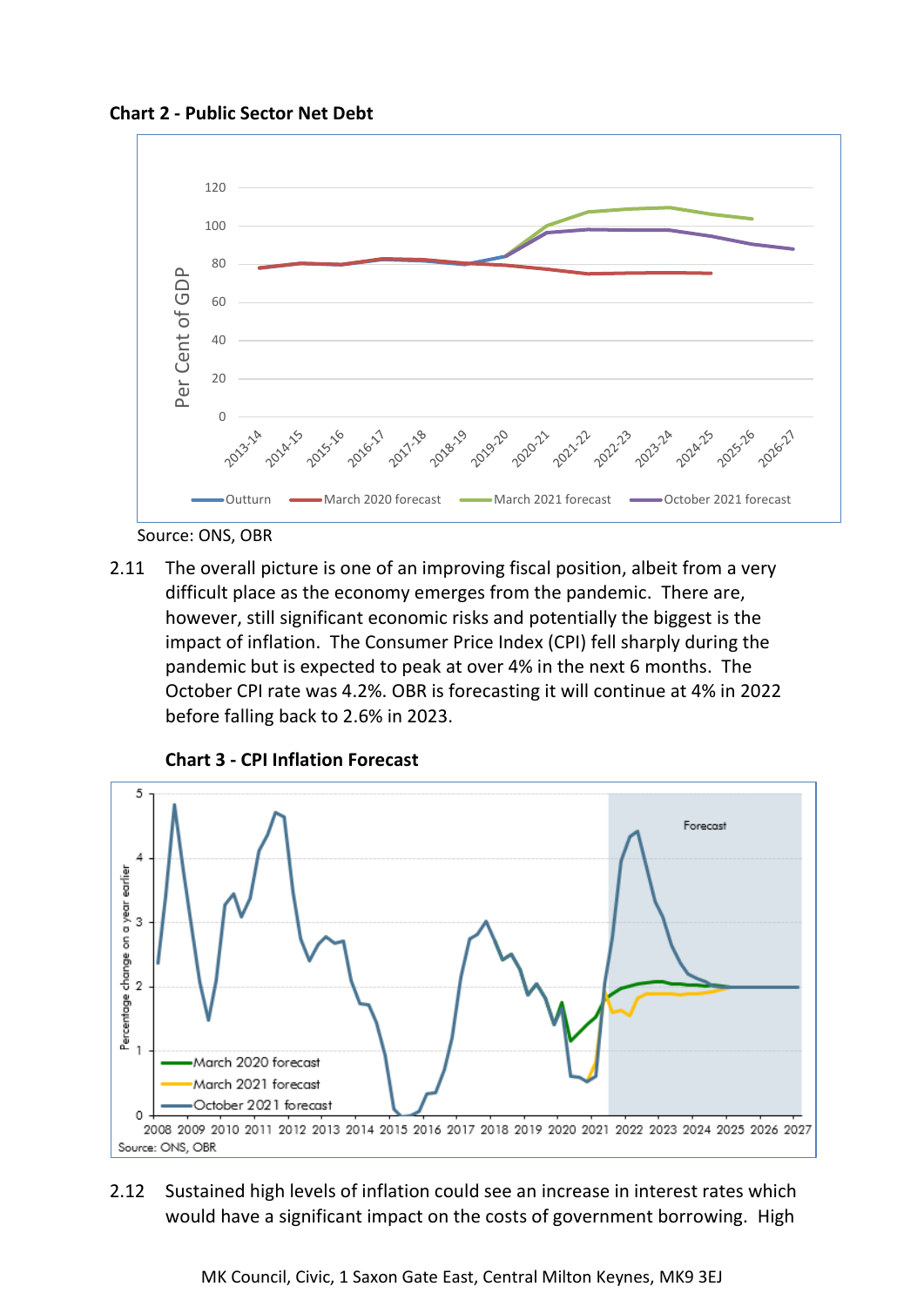inflation also has an impact on our cost pressures, and this has been reflected in our refreshed forecasting assumptions (see paragraph 2.37)

## Key Headlines from CSR

- New core grant funding of £1.6bn for social care and other services per year over the life of the SR21.
- Expected Council Tax thresholds and 1% Adult Social Care precept announced (see paragraph 2.26).
- Public sector pay freeze to end as return to the independent pay process is confirmed.
- National Living Wage to increase from £8.91 to £9.50 per hour (+6.6%) from April 2022.
- Freeze the business rates multiplier in 2022/23.
- 50% relief for Retail, Hospitality and Leisure Sector for 2022/23, up to a cash cap of £110,000 per business.
- No announcement made on the future of New Home Bonus.
- No decision made on the Fair Funding Review or future Business Rates Retention, although it has now been indicated that a move to 75% retention is unlikely.
- No decision made on the business rate reset, although it is likely this will be deferred.

## New Core Grant Funding

2.13 The £1.6bn new funding is front-loaded, with almost all the increase in grant in 2022/23, and very little increase in the two later years (i.e., there will be no incremental growth). This is illustrated in Table 2, together with the social care reforms funding (see paragraphs 2.18 to 2.21).

|                                                     | 2022/23 | 2023/24  | 2024/25  |
|-----------------------------------------------------|---------|----------|----------|
|                                                     | £bn     | £bn      | £bn      |
| <b>Grant - Social Care &amp; Other Services</b>     | 1.500   | 0        | 0        |
| Less specific funding:                              |         |          |          |
| <b>Supporting Families</b>                          | 0.040   | 0.030    | 0.020    |
| <b>Cyber Security</b>                               | 0.012   | 0.001    | 0        |
| Unallocated                                         | 0.048   | $-0.031$ | $-0.020$ |
| <b>Total Grant Social Care &amp; Other Services</b> | 1.600   | 0        | O        |
|                                                     |         |          |          |
| <b>Social Care Reform</b>                           | 0.200   | 1.200    | 0.600    |
| <b>Total Funding (Year on Year)</b>                 | 1.800   | 1.200    | 0.600    |

#### **Table 2: Core Grant Funding**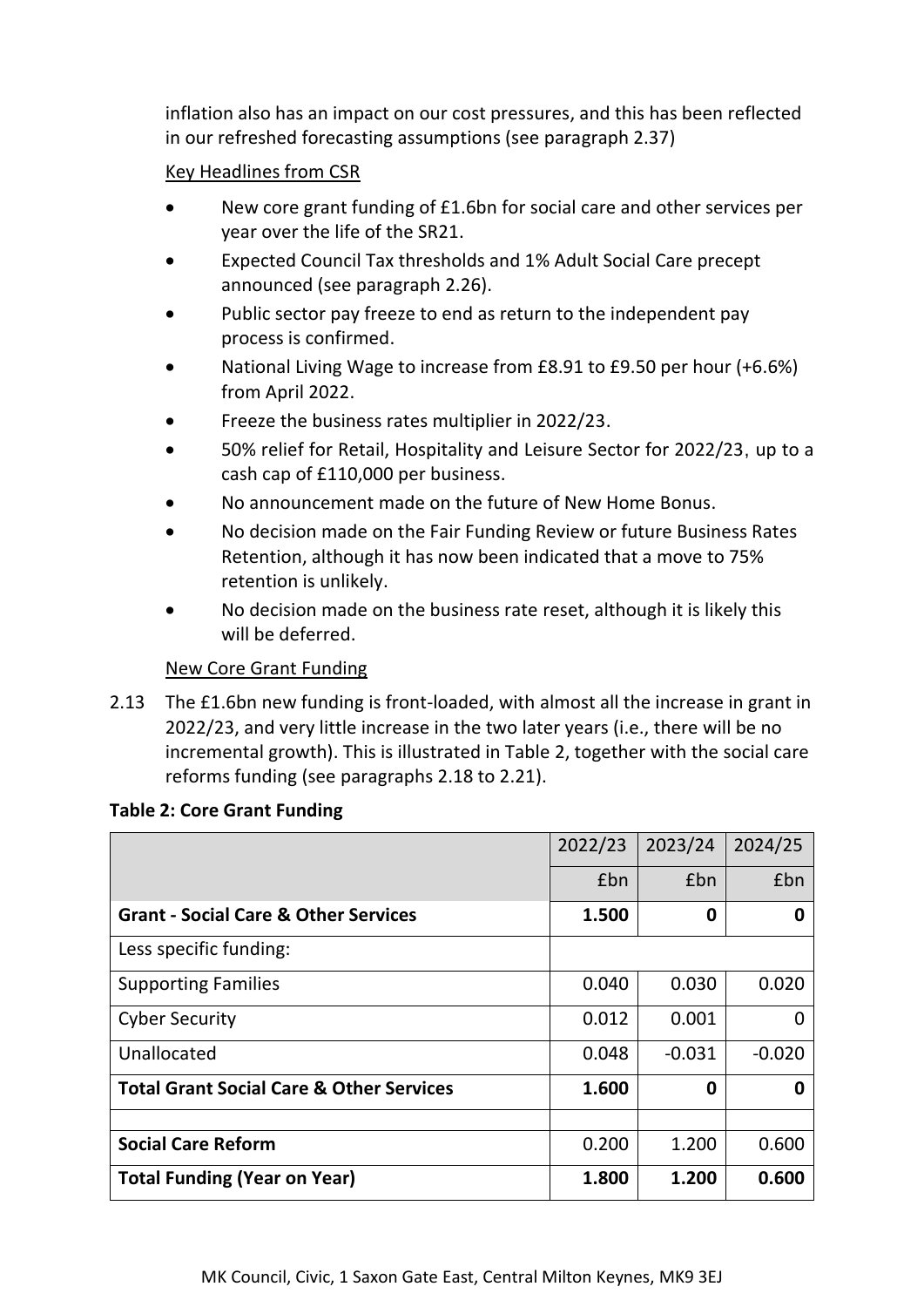- 2.14 It has been confirmed that the additional £1.5bn core funding includes compensation for employers NIC levy for Social Care reforms, NLW increases and inflation on Core Grant. As the £1.5bn includes compensation for the ER NIC increase and other specific funding, the increase is actually significantly lower than the headline suggests.
- 2.15 There is no detail as to how the new grant funding would be distributed to local authorities and how much would be distributed through either the Settlement Funding Assessment (SFA) or through specific grant. Based on which methodology might be used we have estimated that our share of the £1.5bn could be between £4.4m and £5.7m. If the lower figure is taken Table 3 illustrates the impact on the MTFP and this has been built into our assumptions for the draft budget.

|                        | 2022/23<br>£m | 2023/24<br>£m | 2024/25<br>£m | 2025/26<br>£m | <b>TOTAL</b><br>£m |
|------------------------|---------------|---------------|---------------|---------------|--------------------|
| <b>Additional Core</b> | (4.400)       | 0.000         | 0.000         | 0.000         | (4.400)            |
| <b>Funding</b>         |               |               |               |               |                    |
| <b>Employers NIC</b>   | 0.700         | 0.000         | 0.000         | 0.000         | 0.700              |
| Increase               |               |               |               |               |                    |
| Remove RSG/NDR         | 1.000         | 1.000         | 1.000         | 0.000         | 3.000              |
| inflation              |               |               |               |               |                    |
| <b>Impact on MTFP</b>  | (2.700)       | 1.000         | 1.000         | 0.000         | (0.700)            |

## **Table 3: Potential Impact of New Core Grant Funding**

- 2.16 Whilst this has provided an indication in terms of likely core grant funding over the next three years and envelope for Council Tax revenues, more significant reforms remain uncertain and in the case of Social Care a potential financial risk for Councils given the huge uncertainty over the future costs and distribution of government grant to fund this. Although we are still awaiting the Local Government Finance Settlement in December, we have now been given a clearer position through the CSR to 2024/25 on our likely funding envelope and our ability to generate additional tax revenue. Both of these have been factored into the latest MTFP projection.
- 2.17 Whilst the settlement may see change to these numbers, we are not expecting significant changes to baseline funding. An update to this budget report will be provided for the 21 December Delegated Decision, setting out any changes to our funding assumptions following the publication of the Finance Settlement. A further update will be also included in the final Budget report in February 2022.

## *Adult Social Care Reforms*

2.18 In September the Government released its white paper 'Build back better: our plan for health and social care' publication. The new measures included: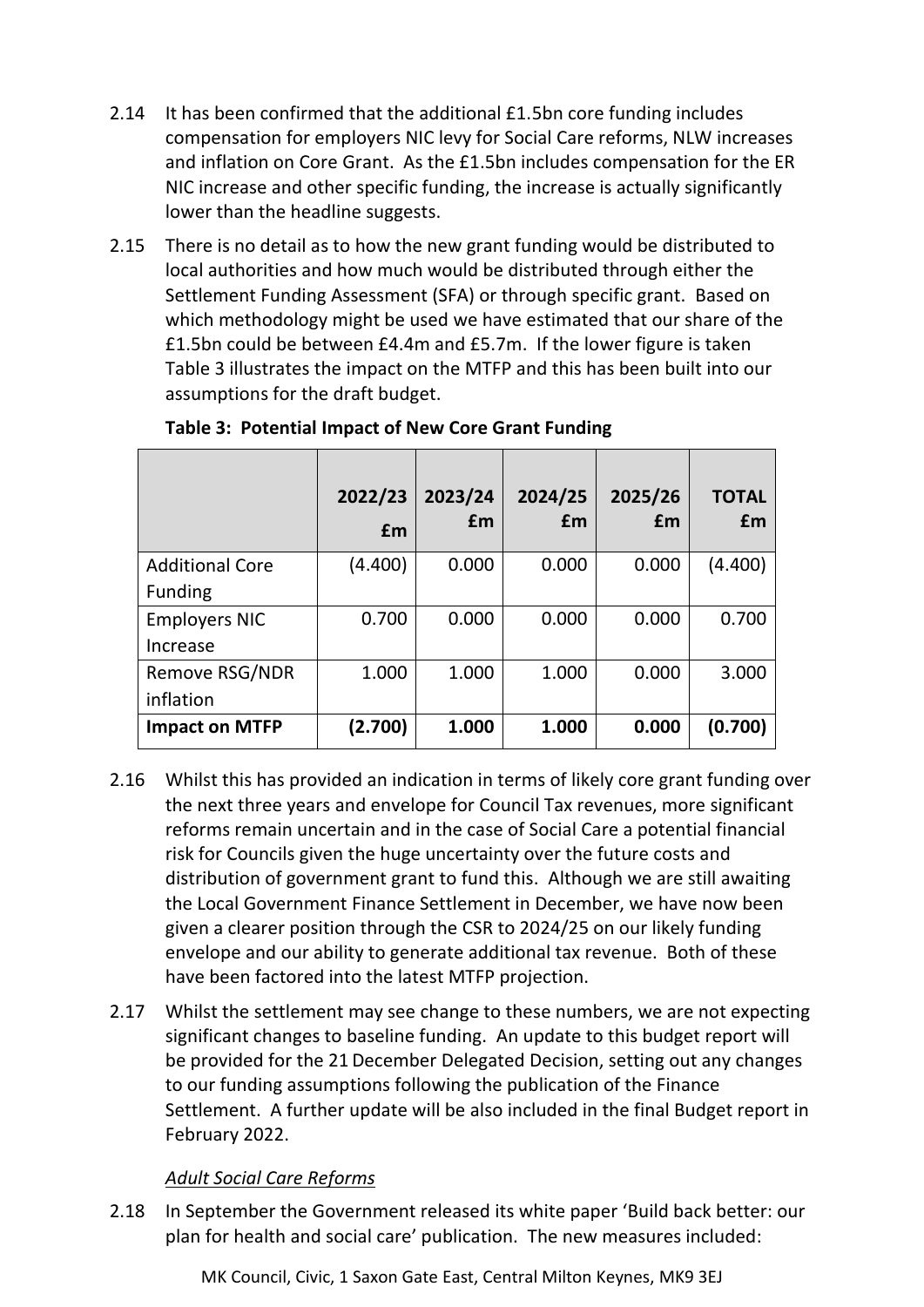- from Oct 2023 £86k cap on personal care costs;
- changes to capital limits so more people eligible for means-tested LA support;
- emphasis on self-funders requesting LAs to arrange care; and
- a national plan for supporting and enabling health and social care integration.
- 2.19 These measures are to be funded from a new 1.25% Health and Social Care Levy based on National Insurance Contributions (NIC) together with 1.25% additional dividend tax. It was confirmed that the public sector would be separately compensated for the employers NIC increase (see paragraph 2.12). It has since been confirmed that this will be achieved through the LGFS and has been included in the £1.6bn funding allocation.
- 2.20 The CSR confirmed that the £3.6bn in grant funding for adult social care reform would be split as follows; £200m in 2022/23, £1.4bn in 2023/24 and £2.0bn in 2024/25. This is intended to meet only the costs of reform (the cap on personal care costs and the new means testing) so it is currently assumed to have a net nil impact on our MTFP until we have clarity on the proposals, but there could be overall differences. The profiling on social care grant is to reflect the timelines on the Social Care Reform, which commence from October 2023 and where an element of the historic system is expected to remain in place for existing clients.
- 2.21 No funding for existing social care services was announced. **The white paper indicated that local authorities would have to fund their demographic and unit cost pressures (including living wage and demand pressures) from a combination of council tax, social care precept and long-term efficiencies.**

## *Business Rates Baseline*

- 2.22 The Local Government Finance Act 2012 gave local authorities the power to retain a proportion of funds obtained from business rates in their area. The changes under the 'Localisation of Business Rates' mean that from April 2013 local authorities retain a share of the income they collect from business rates, as funding to meet the cost of service provision.
- 2.23 The DLUHC guidance indicates that each billing authority should formally set a Business Rate Baseline each year. This baseline reflects the authority's estimate of the business rates it forecasts to collect in the following financial year, offset by any reductions such as reliefs and the estimated cost of successful rateable value appeals.
- 2.24 The calculation of the Council's 2022/23 Business Rate Baseline must be formally approved, and then be submitted to DLUHC, through a statutory return by 31 January 2022.
- 2.25 Table 4 shows the forecast 2022/23 Business Rate Baseline distributed through DLUHC's funding model. It reflects the additional support to businesses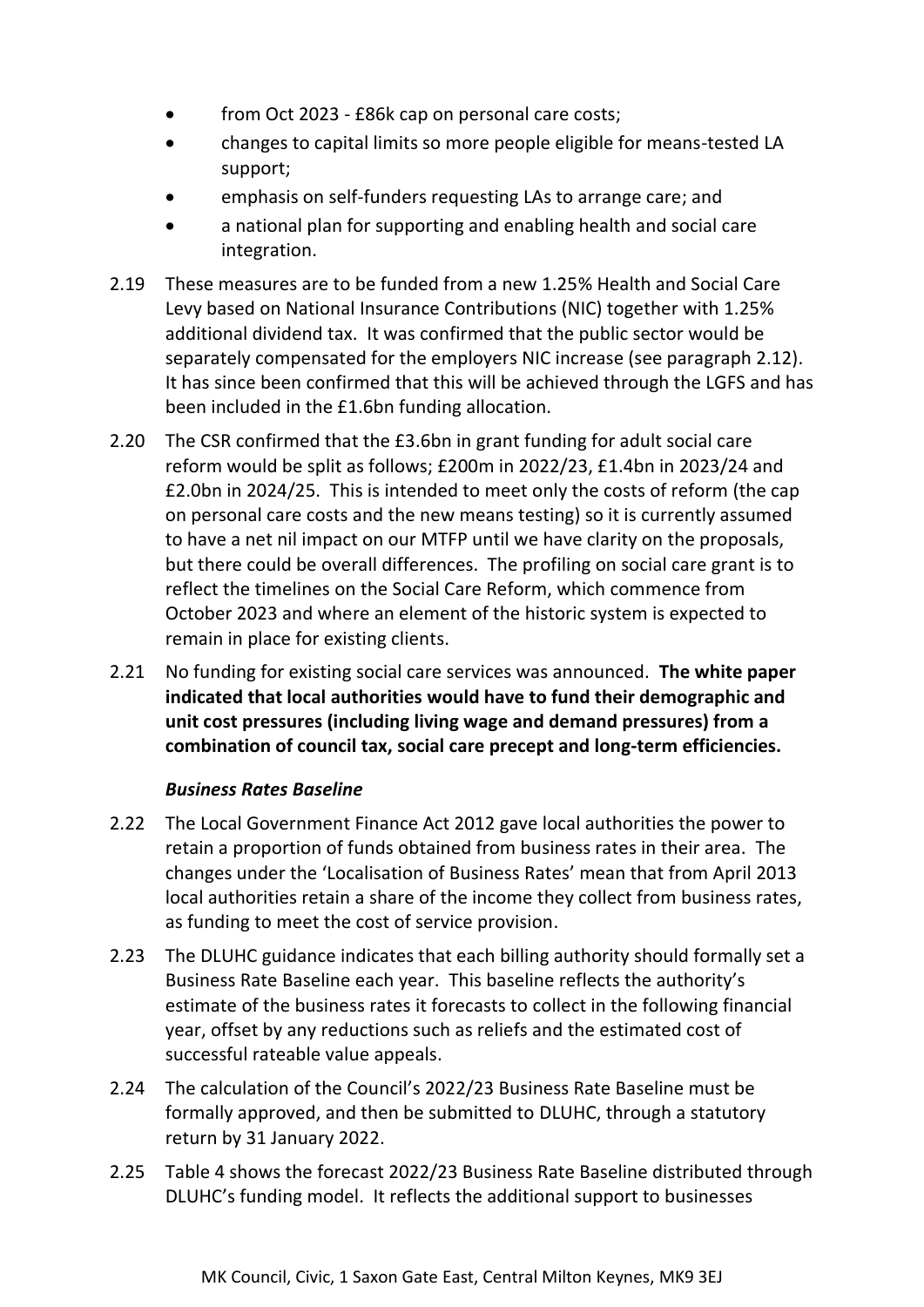announced at the CSR (see paragraph 2.12). The estimate below assumes that there will be no reset to the business rates system during 2022/23.

**Table 4: Business Rates Baseline Distribution**

|                                                                                                   | 2022/23<br>£m |
|---------------------------------------------------------------------------------------------------|---------------|
| Milton Keynes Council Business Rate Baseline (total business rates<br>collected after deductions) | (132.6)       |
| 50% Central share paid to Government                                                              | 66.3          |
| 1% share paid to Buckinghamshire and Milton Keynes Fire Authority.                                | 1.3           |
| Deductions for Tariff paid to Central Government                                                  | 28.7          |
| Levy paid to Central Government/Section 31 grant receivable                                       | (17.9)        |
| Renewable energy (100% retained)                                                                  | (0.3)         |
| <b>Milton Keynes Council forecast retained Business Rates Funding</b>                             | (54.5)        |

## *Council Tax*

- 2.26 In 2021/22 the Council sets its budget and made use of the ASC Precept, applying a 0.51% increase, rolling over the balance of 2.48% into 2022/23. In the CSR government indicated (to be confirmed in the LGFS) that local authorities could raise their 2022/23 Council by the following:
	- Council Tax referendum limit set at up to 2%; and
	- 1% Adult Social Care Council Tax Precept.
- 2.27 Both of these are in addition to the rolled over amount of 2.48%. Therefore, the Council can, without a referendum, apply a maximum increase of 5.48% in 2022/23. The table below sets out potential Council Tax setting options and demonstrates the level of Band D charge and total estimated income that the Council would generate.

|                                                   | <b>February</b><br><b>2021 MTFP</b> | <b>Maximum</b><br><b>Increase</b> | <b>Draft</b><br><b>Budget</b> |
|---------------------------------------------------|-------------------------------------|-----------------------------------|-------------------------------|
| <b>Basic Increase</b>                             | 1.99%                               | 1.99%                             | 1.99%                         |
| <b>ASC Precept</b>                                | 2.49%                               | 3.49%                             | 1.76%                         |
| <b>Total Increase</b>                             | 4.48%                               | 5.48%                             | 3.75%                         |
| Increase £M                                       | (12.016)                            | (13.341)                          | (11.050)                      |
| <b>Difference from</b><br><b>February MTFP £M</b> | 0.000                               | (1.325)                           | 0.966                         |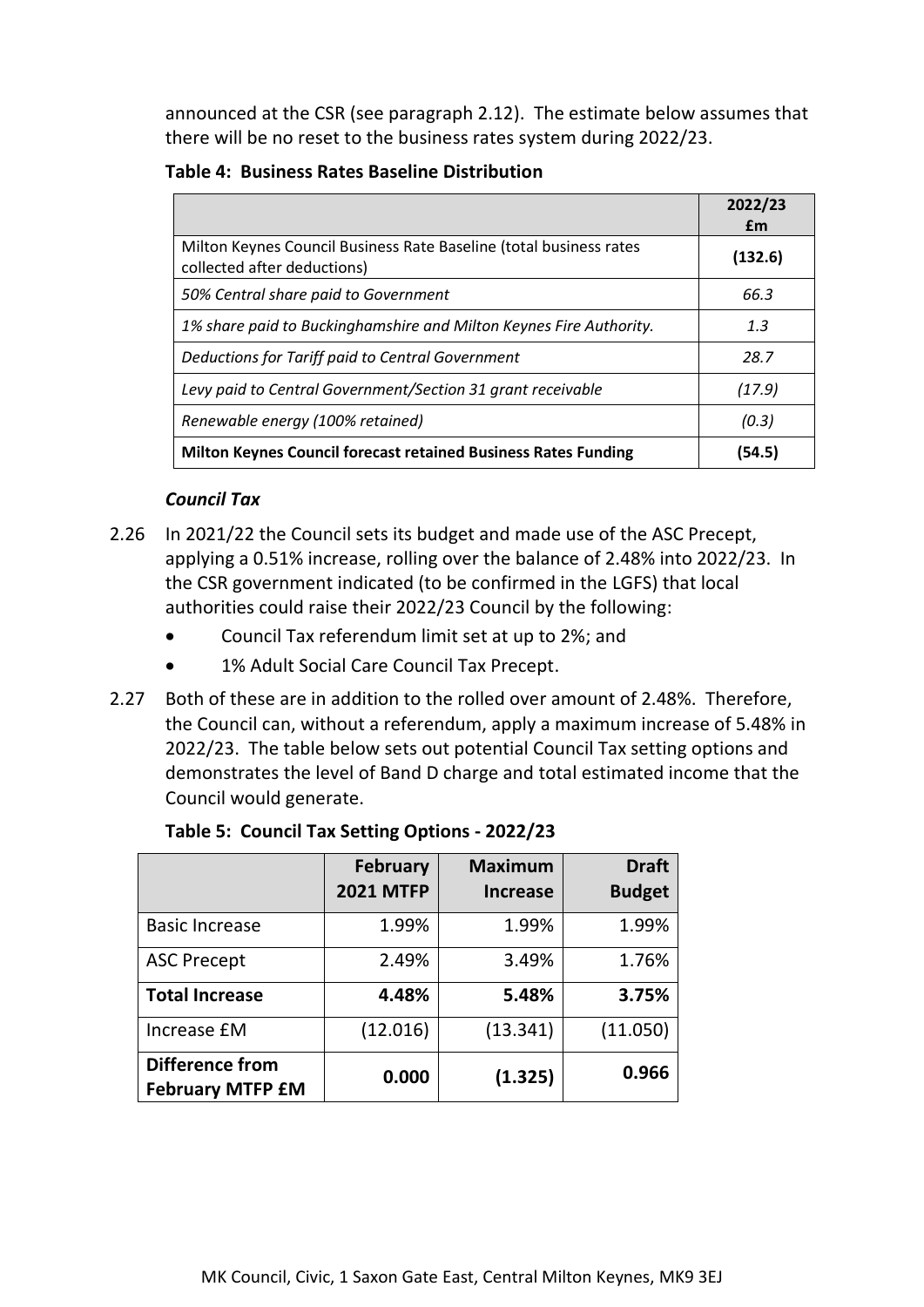2.28 The draft budget includes the following Council Tax increases:

## **Table 6 - Council Tax**

|                       | 2022/23 | 2023/24 | 2024/25 | 2025/26 |
|-----------------------|---------|---------|---------|---------|
| MKC Band D            | 1.99%   | 1.99%   | 1.99%   | 1.99%   |
| <b>ASC Precept</b>    | 1.76%   | 1.00%   | 1.00%   | 1.00%   |
| <b>Total Increase</b> | 3.75%   | 2.99%   | 2.99%   | 2.99%   |

- 2.29 It is proposed as part of these draft budget proposals that the increase for 2022/23 should be restricted to 3.75% (1.99% general and 1.76% ASC Precept). This proposal has been made to limit the impact on residents who are facing significant financial pressures due to rising inflation, fuel bills etc. In limiting the increase at 3.75%, the Council will forego £2.291m in Council Tax income in 2022/23 and £2.654m by 2025/26. **Given the estimated budget gap more extensive service changes / reductions will be needed from 2023/24 in part as a result of limiting the Council Tax Increase to this level. Given the size of the projected budget gap in 2023/24 and risks around the budget, the Council will need to ensure it has very tight control over spending in year and progresses with plans to make material reductions to its cost base.**
- 2.30 All Council Tax Base assumptions have been reviewed in light of the estimated bounce back from the impact of the COVID-19 pandemic. This has resulted in a 2022/23 Tax Base of 90,364.51 Band D equivalent properties, an increase of 4,151 from 2021/22. Further details are available in the Tax Base report presented to Cabinet on 2 November.
- 2.31 Overall Council Tax income is anticipated to increase by £11.050m in 2022/23; this total comprises £4.967m generated from a 3.75% increase to the charge, and an increase of £6.083m arising from the increased Tax base.

#### *General Fund Expenditure*

## Budget Changes

2.32 A number of corporate assumptions were refreshed in the September update of the MTFP. We have now fully refreshed our baseline assumptions of, demand, demography and inflation together with a revised view of income and funding. The impact on the MTFP is summarised in Table 7.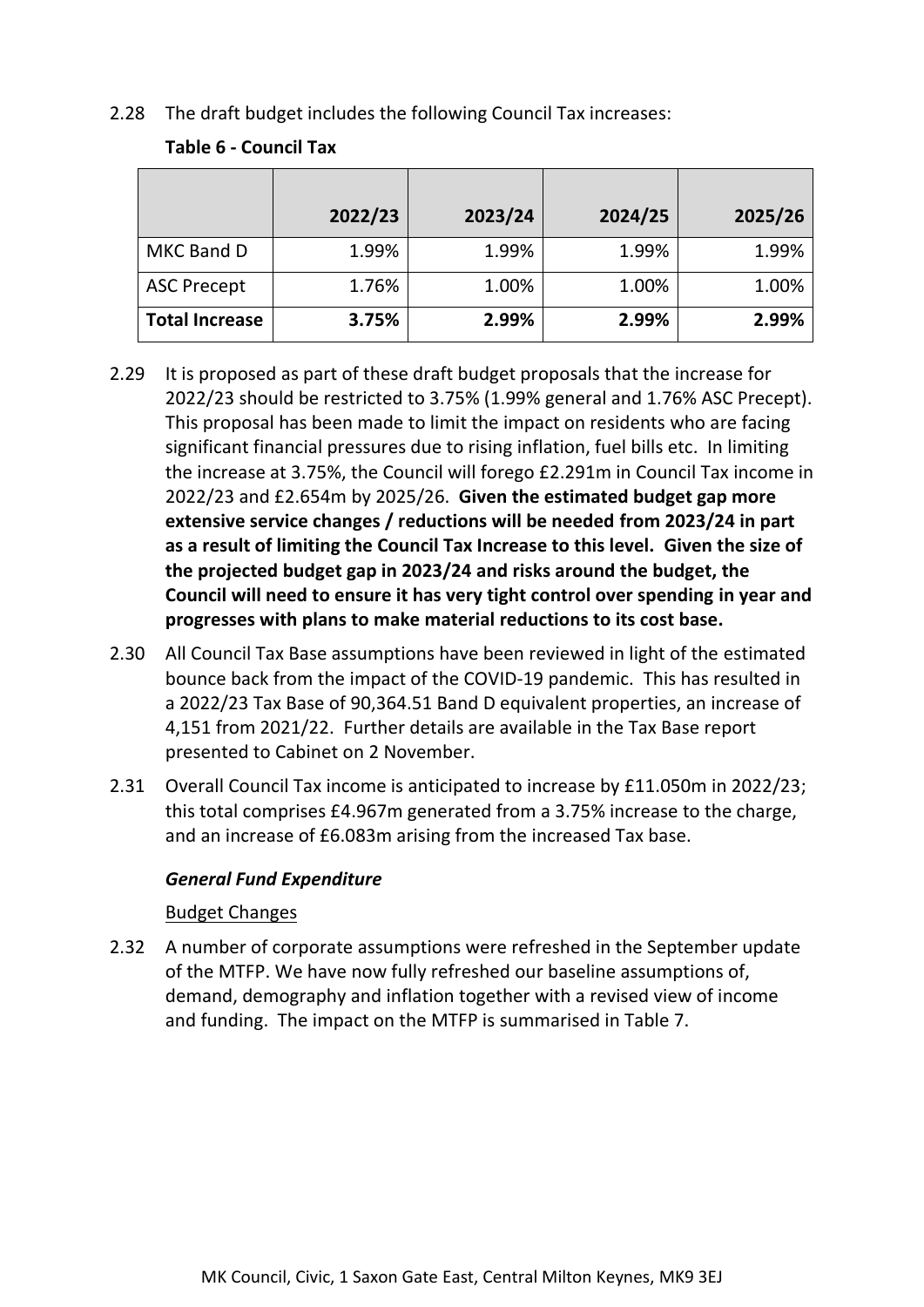|                                                             | 2022/23 | 2023/24 | 2024/25 | 2025/26 | <b>TOTAL</b> |
|-------------------------------------------------------------|---------|---------|---------|---------|--------------|
|                                                             | £m      | £m      | £m      | £m      | £m           |
| $MTFP -$                                                    | (1.055) | 9.142   | 0.003   | 1.185   | 9.275        |
| September 21                                                |         |         |         |         |              |
| <b>Changes:</b>                                             |         |         |         |         |              |
| Unavoidable<br>Pressures                                    | 2.358   | 1.176   | 0.866   | 0.055   | 4.455        |
| Reductions /<br>Income                                      | (0.091) | 0.465   | 0.540   | (1.510) | (0.596)      |
| <b>Inflation Cost</b><br>Pressures                          | 2.315   | 1.012   | 0.961   | 0.934   | 5.222        |
| <b>Council Tax Base</b><br>Increase                         | (1.104) | (0.045) | (0.023) | (0.023) | (1.195)      |
| <b>Council Tax Band</b><br>D changes                        | 0.967   | (1.363) | (1.493) | (1.615) | (3.504)      |
| <b>Other Funding</b><br>change                              | (0.690) | 0.000   | 0.000   | 0.000   | (0.690)      |
| <b>Council Tax</b><br>Adjustment<br>Account                 | 0.000   | (3.000) | 3.000   | 0.000   | 0.000        |
| <b>Business Rates</b><br><b>Reset Deferred</b>              | (5.400) | 6.400   | 0.000   | 0.000   | 1.000        |
|                                                             | 2022/23 | 2023/24 | 2024/25 | 2025/26 | <b>TOTAL</b> |
|                                                             | £m      | £m      | £m      | £m      | £m           |
| Transfer to<br><b>Business Rates</b><br><b>Risk Reserve</b> | 2.537   | (2.537) | 0.000   | 0.000   | 0.000        |
| Transfer to One-<br><b>Off Pressures</b><br>Reserve         | 2.863   | (2.863) | 0.000   | 0.000   | 0.000        |
| <b>Draft Budget</b>                                         | 2.700   | 8.386   | 3.854   | (0.974) | 13.967       |
| <b>Net Estimated CSR</b><br>funding                         | (2.700) | 1.000   | 1.000   | 0.000   | (0.700)      |
| <b>Revised Draft</b><br><b>Budget</b>                       | (0.000) | 9.386   | 4.854   | (0.974) | 13.267       |

**Table 7 - MTFP Update - Movements since September Cabinet**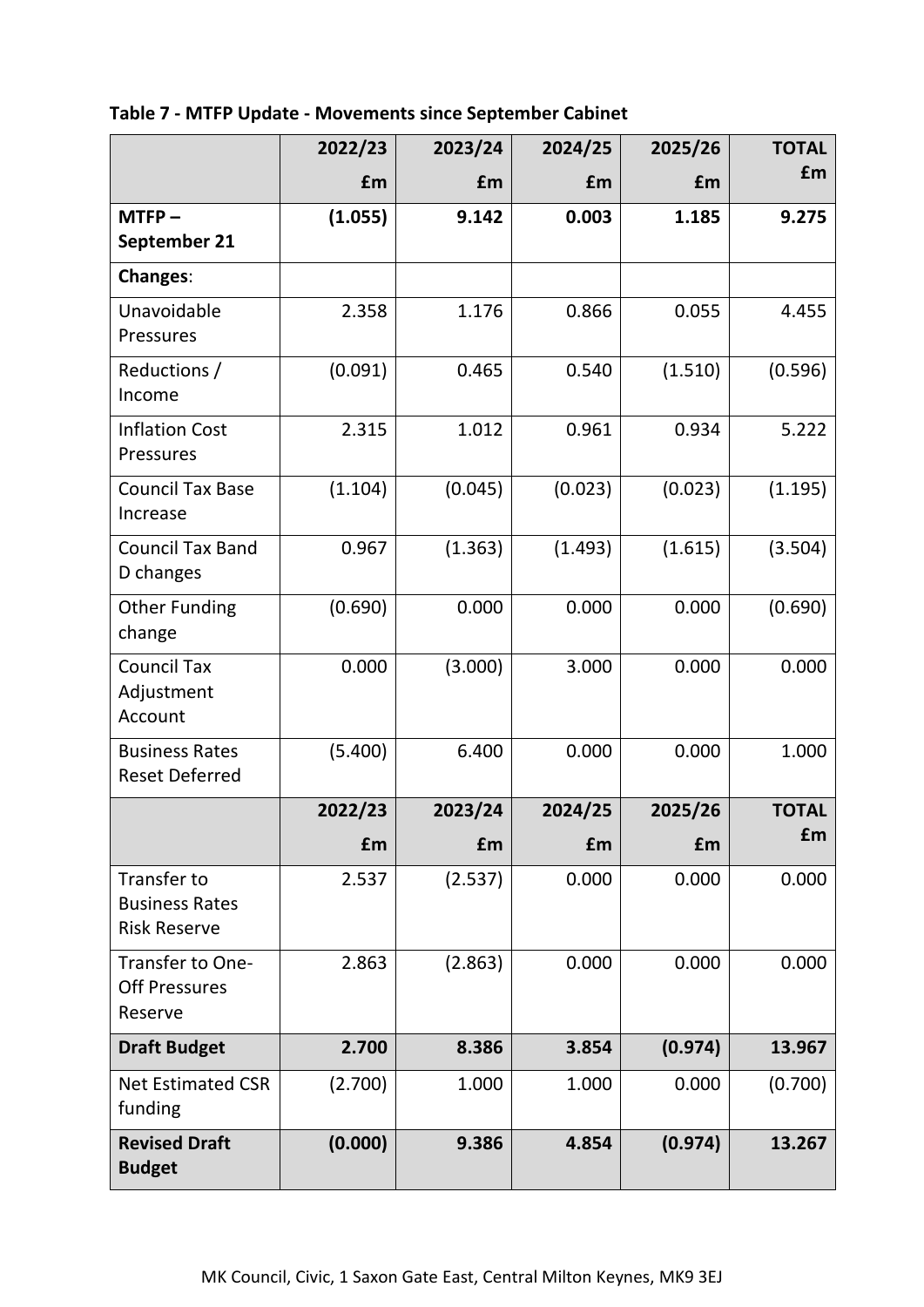2.33 The deferral of the business rates reset until at least 2023/24 has not yet been confirmed but is very likely. If this does not happen, we would have to review our use of one-off funding for the Final Budget as the gain from the reset is being used to create two new reserves in 2022/23 as detailed in the above table.

Inflation

2.34 In determining the forecast draft Revenue Budget expenditure for 2022/23 the following forecasting assumptions have been made:

## **Table 8: Forecasting Assumptions 2022/23**

|                             | 2022/23   |
|-----------------------------|-----------|
| General Pay Inflation*      | 2.0%      |
| General Non-Pay Inflation** | 0.0%      |
| Fees and Charges            | 2.0%      |
| Energy inflation            | 14% - 25% |

\* plus 1.75% pay award for 21/22 added to the base budget

\*\*assumes must be contained within existing budgets

- 2.35 Exemptions to the 2.0% increase in fees and charges are listed in **Annex D**. The 2.0% corporate guidance is based on the July CPI. This affects a small number of services that don't charge on a cost recovery basis or set fees based on a statutory regime.
- 2.36 Contractual inflation is based on existing contract agreements. Some of the larger contracts are detailed in Table 9.

## **Table 9: Contractual Inflation Assumptions 2022/23**

|                                             | 2022/23 |
|---------------------------------------------|---------|
| SERCO - Waste Collection - DTI Indices      | 7%      |
| SERCO - Street Cleansing - DTI Indices      | 7%      |
| SERCO - Food and Garden Waste - DTI Indices | 7%      |
| SERCO - Landscape - DTI Indices             | 5.25%   |
| Ringway - highways works                    | 15%     |
| Ringway - street lighting works             | 15%     |
| <b>Excel Care</b>                           | 5.89%   |
| Extracare                                   | 5.92%   |

2.37 Higher inflation forecasts have had a significant impact on the projected cost of contractual inflation as detailed in Table 10.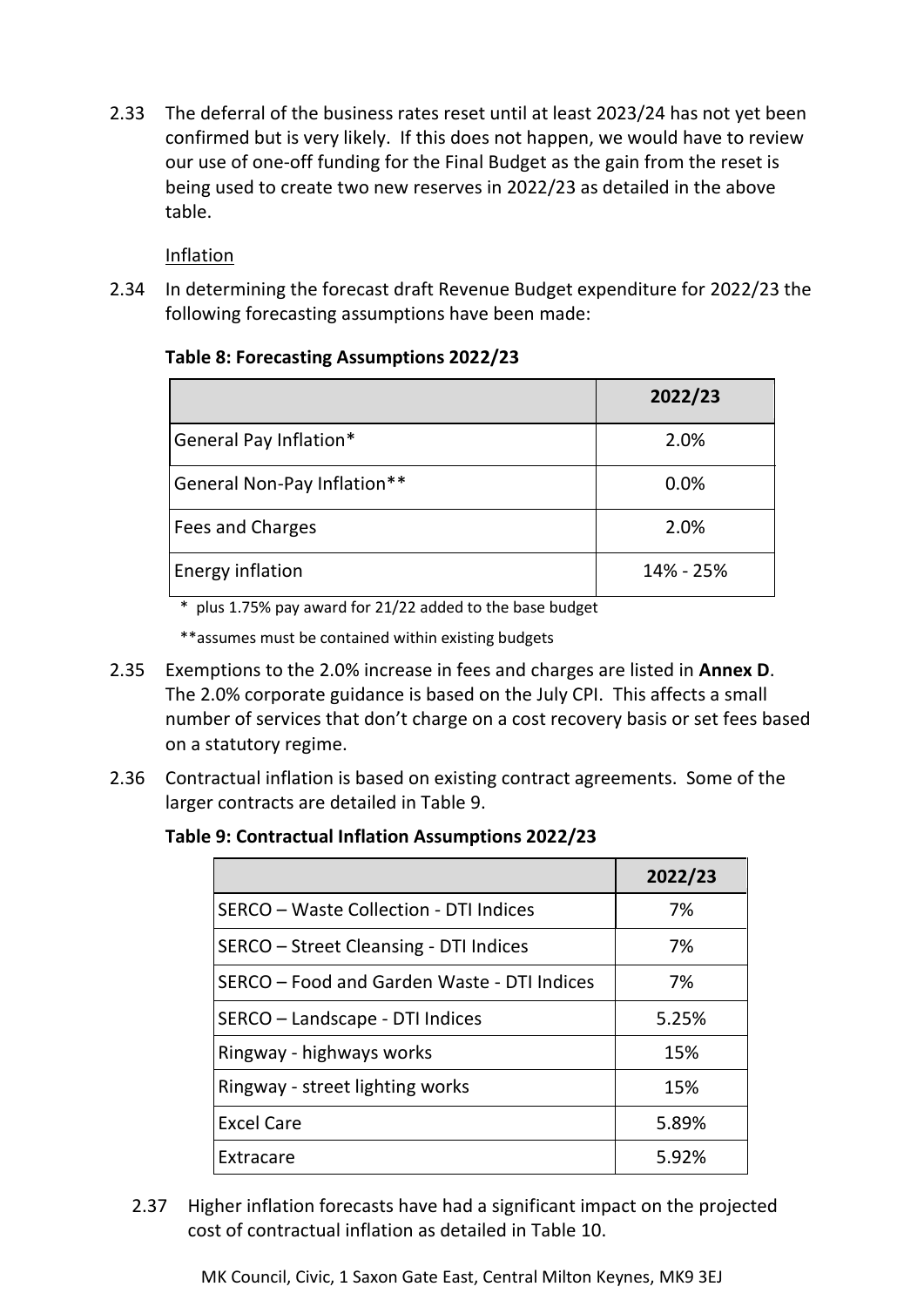|                                | <b>February</b><br>2021 | <b>Draft</b><br><b>Budget</b> | <b>Increase</b><br>£m | <b>Increase</b><br>% |
|--------------------------------|-------------------------|-------------------------------|-----------------------|----------------------|
|                                | £m                      | £m                            |                       |                      |
| <b>Adult Services</b>          | 2.285                   | 2.591                         | 0.305                 | 13                   |
| <b>National</b><br>Living Wage | 2.011                   | 2.225                         | 0.214                 | 11                   |
| Other                          | 0.274                   | 0.366                         | 0.092                 | 33                   |
| Children's<br><b>Services</b>  | 0.500                   | 0.840                         | 0.339                 | 68                   |
| Environment &<br>Property      | 0.937                   | 2.466                         | 1.529                 | 163                  |
| Other                          | 0.094                   | 0.075                         | (0.019)               | (20)                 |
| <b>TOTAL</b>                   | 3.816                   | 5.971                         | 2.155                 | 56                   |

**Table 10: Contractual Inflation - 2022/23**

- 2.38 The £2.155m pressure in 2022/23 is equivalent to a 1.5% rise in Council Tax. Over the medium term it is estimated that contractual inflation will rise to a budget pressure of £20.0m, an increase of 32% from February 2021, which is a significant risk to the Councils financial position. The decision to support residents by managing Council Tax increases at below inflation (CPI 4.2% October 2021) will mean that more difficult choices with future services will need to be made.
- 2.39 It has been assumed in the MTFP that the increase in National Living Wage of 6.6% for 2022/23 was an exceptional increase, with increases in 2023/24 and beyond falling in line with historical levels.

#### *Cost Pressures*

2.40 Cost pressures have been refreshed from February:

## Demand Assumptions

**Adult Social Care** - demand pressures across all areas (Older People, Physical Disabilities, Mental Health and Learning Disability) have been updated to reflect current levels of demand and the average cost of current placements. In 2022/23 we anticipate this to cost an additional £3.7m compared to the 21/22 base budget and a further £6.1m across the remaining three years of the MTFP. It is anticipated that future growth will settle to pre-pandemic levels and therefore future years growth is in line with normal population estimates. Learning Disability services is an area that we have seen significantly increased growth due to the disruption Covid has brought to the service, including the reduced availability of day services; this accounts for almost half (£4.5m) of the total demand growth pressures (£9.8m) in ASC.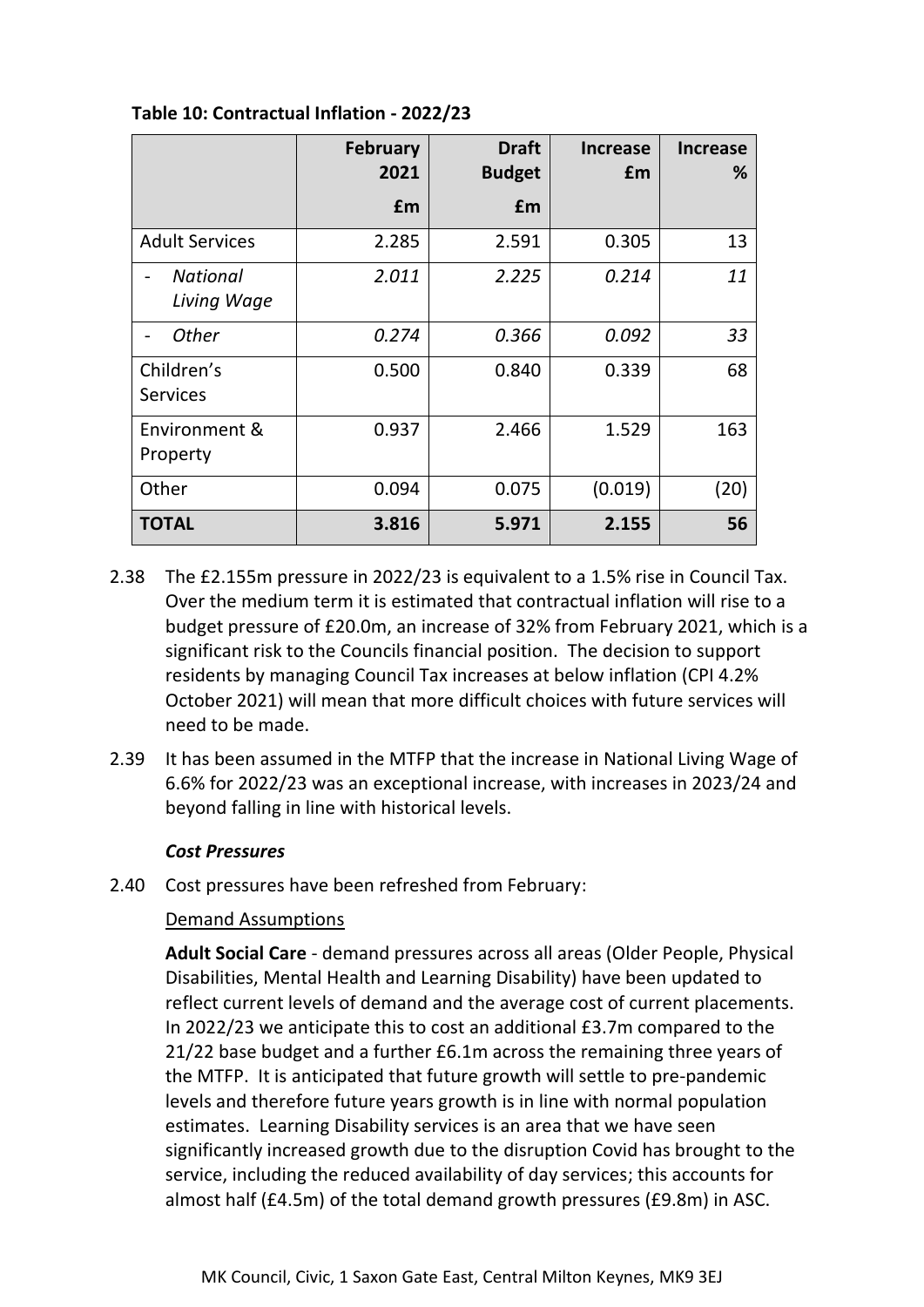**Homelessness** - 2021/22 was the first year of a five year invest to save programme, intending to reduce the cost of temporary accommodation by addressing three main factors; to reduce the number of families in temporary accommodation (by focusing on prevention), to reduce the length of stay in TA and to reduce the average nightly rate payable to providers (improvements in commissioning and availability of move on accommodation). Achieving these targets within the plan will be key to managing cost pressures alongside our prevention offers. This includes debt advice from the Citizens Advice Bureau (CAB) and utilisation of the Depaul service for young people. Demand remains volatile and although we are currently reporting a small in-year overspend of £0.080m, we continue to see further increases in demand. This means that we are no longer able to provide all accommodation within the borough, but where we do have to place outside, this will be risk assessed and not applied to people with dependents or care and support needs, and will be within a reasonable distance of MK. There have also been some delays in recruiting to roles and as a result the projections on the invest to save business case have been reviewed and updated. The impact on 2022/23 is a small reduction in savings of £0.047m but an additional £1.4m of savings (compared to the February 2021 MTFP) across the MTFP (largely driven by the inclusion of year five of the business case, now this year is included in the latest MTFP).

**Children's Placements** - future demand has been projected for both in house and external placements. This is based on a review of current placements and forecasting a full year costs in 2022/23 whilst accounting for changes that may impact the placement such as age, or planned placement changes. In additional to current placements an estimate for new placements to March 2023 has been made. There is currently limited in house capacity which is resulting in external fostering placements being required which incur higher costs, however, there continues to be a focus on in-house recruitment and retention of foster carers. In 2022/23 we expect demand to be £0.264m.

Additionally, the service will be reviewing the adoption allowance rates that are currently paid to carers so that they are aligned with the foster care allowance (as per guidance) which will be an increased cost overall. This increase will be effective from 1 April 2022. In 2022/23 we expect demand to be £0.086m.

Furthermore, a pressure has been included in relation to the Regional Adoption Agency (RAA) partnership with Central Bedfordshire Council (CBC). As part of the RAA interagency fees are paid to external adoption agencies when a child is adopted by one of their adopters. The original agreement was that the interagency fees were split on a 50/50 share between both local authorities to allow the RAA to establish, however from 2022/23 this split is expected to move to an actual fee basis whereby each local authority will fund their own share of the costs. Since the implementation of the RAA MKC has placed more children than CBC due to demographic factors so will be expecting to pick up a larger share of the interagency fees. In 2022/23 we expect demand to be £0.053m.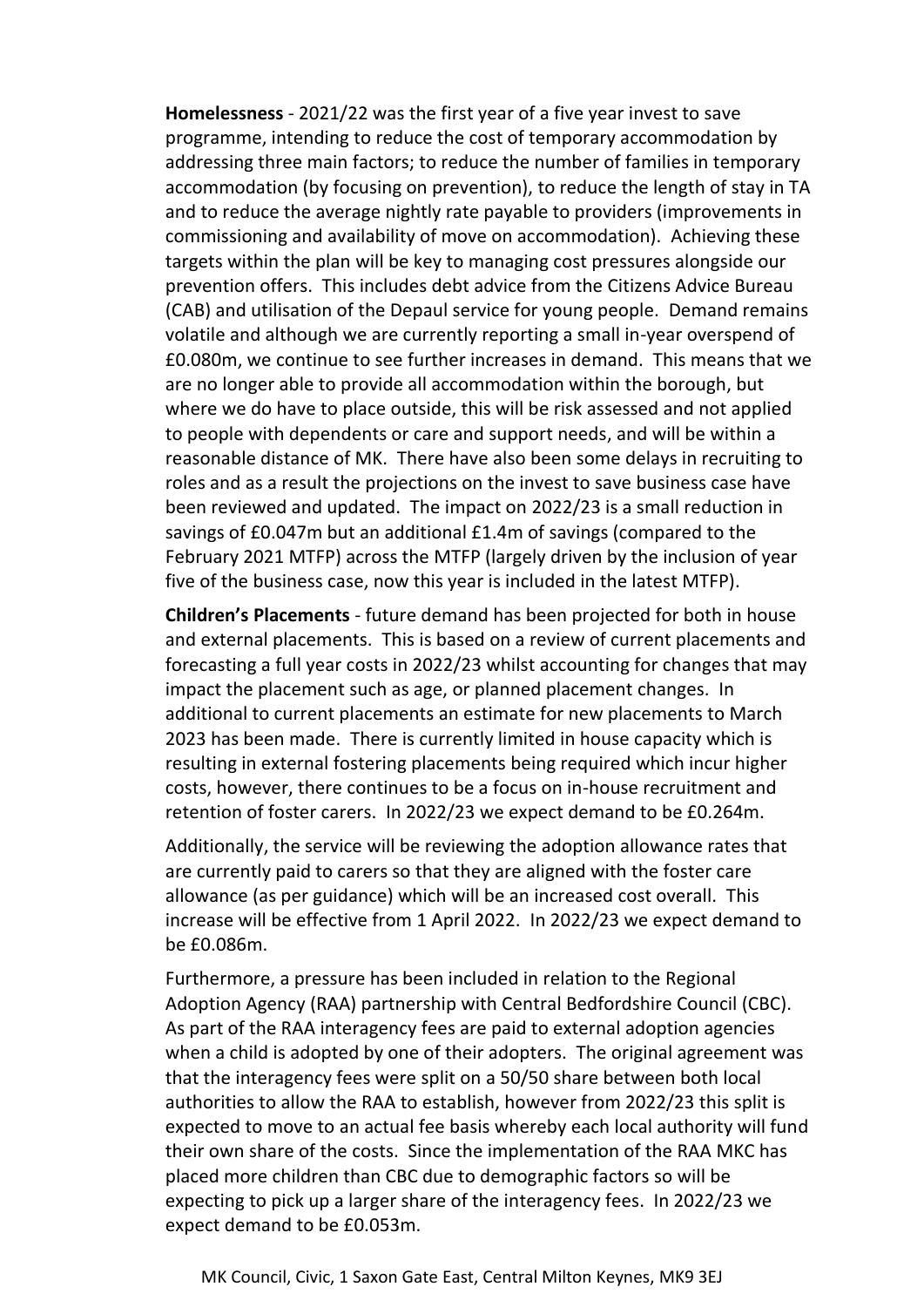**Children's Social Work** - the establishments in the social work staffing teams across the Children's and Families service have been reviewed and agreed with managers. As part of this, the cost of future social work progressions has been estimated and included as a pressure in the budget. Additional budget has been included for a Customer Liaison Officer in the Multi-Agency Safeguarding Hub to meet the current demand in the team which has been increasing year on year. Lastly, due to the number of cases that remain unallocated in the Family Support Teams, a budget for an additional social worker has also been included in the pressure. In 2022/23 we expect demand to be £0.121m.

**Home to School Transport -** demand pressures have been calculated based on expected growth within special schools and mainstream schools in future years, and the cost of transporting eligible children to school. There has also been a demand increase from families requesting a family led travel budget which allows them the flexibility to use the funding to ensure that their child gets to school. In 2022/23 we expect demand to be £0.440m.

**Direct Payments** - the number of children who are receiving a direct payment to provide some additional support and respite to the families is increasing year on year, alongside the increases being seen with children having an Education, Health and Care Plan (EHCP). Growth and demand assumptions have been calculated based on the increase in children with an EHCP, and how many are likely to require support from the children with disabilities team and be eligible for a direct payment. In 2022/23 we expect demand to be £0.180m.

**Waste** - the pandemic and working from home had a significant impact on the level of residual waste tonnage. When the budget for 21/22 was set, the position seemed to be stabilising and a pressure was included based on those assumptions. However, in March 21 the tonnage levels rose again and have stayed at that level over this year. Therefore, an additional pressure of £0.536m has been included in 22/23.

The Materials Recycling Factory (MRF) has reached the end of its useful life and will require investment to meet the Council's waste disposal requirements. Market conditions have changed since the previous MRF operation contract was let in 2009 and estimated costs for the re-procurement of the service are estimated to be higher than current budget. An options appraisal has commenced looking at replacement, refurbishment and transition options for the facility that manage risk and balance opportunity such infrastructure provides. The associated costs will be revisited as part of the final budget.

In regard to the forward-facing waste collection, cleansing and landscaping services the Council has been developing a comprehensive commissioning approach for these key Environmental Services contracts. This includes an alignment of key contract dates to optimise the opportunities in 2023 to deliver a more holistic approach to how Waste Management services are provided for local residents. This programme is well under way, tender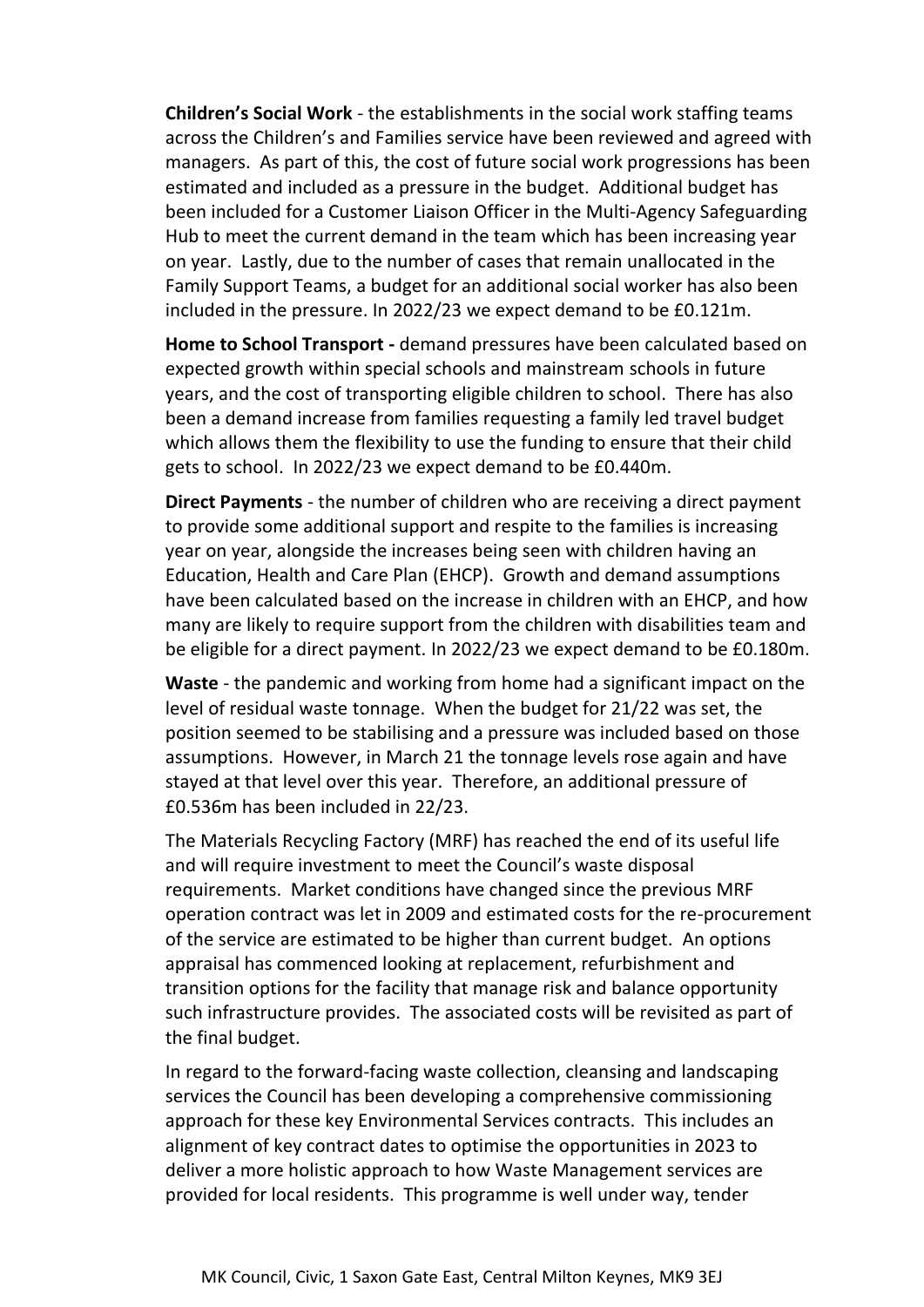documentation aims to be published in December 2021 with a decision to be made in the autumn of 2022.

In March 2021 a decision was made to introduce a wheeled bin service for households in Milton Keynes. This new service, to go live in 2023/24 will require additional vehicles, staffing, and expansion of existing depot facilities to accommodate these. These cost pressures, totalling £1.75m have been estimated within the 2023/24 budget proposals as a contractual change, but the final cost and solution will need be managed through competitive tendering and dialogue where all service provision options need to be considered to ensure the new contract is within the affordability envelope.

2.41 Pressures identified in the draft Budget 2022/23 are summarised below in Table 11 and detailed in **Annex A**.

| <b>Budget Pressures by Category</b>    | 2022/23<br>£m | 2023/24<br>£m | 2024/25<br>£m | 2025/26<br>£m |
|----------------------------------------|---------------|---------------|---------------|---------------|
| Demography                             | 5.400         | 4.151         | 2.855         | 2.775         |
| Demand - New                           | 1.330         | 0.307         | 0.000         | 0.000         |
| <b>Policy Choice</b>                   | 0.050         | 0.000         | 0.000         | 0.000         |
| <b>Contractual Change</b>              | 0.271         | 1.750         | 0.000         | 0.000         |
| <b>Total Ongoing Service Pressures</b> | 7.051         | 6.208         | 2.855         | 2.775         |

**Table 11: Budget Pressures 2022/23 - 2025/26**

2.42 On-going budget pressures of £7.1m in 2022/23 will be funded from on-going resources, together with £4.4m one-off COVID-19 grants.

## *Income and Reductions*

#### Income Recovery

2.43 As part of the September MTFP refresh, we made a series of prudent assumptions around income. We removed £9.5m of income budgets in 2021/22 and reinstated £1.5m in 2022/23, leaving an income pressure of £8m. This has been reviewed further and we have been able to increase income budgets by an additional £1.7m as detailed in Table 12. This still leaves an income pressure of £6.3m. We have assumed that there will be no further improvement in income levels over the medium term.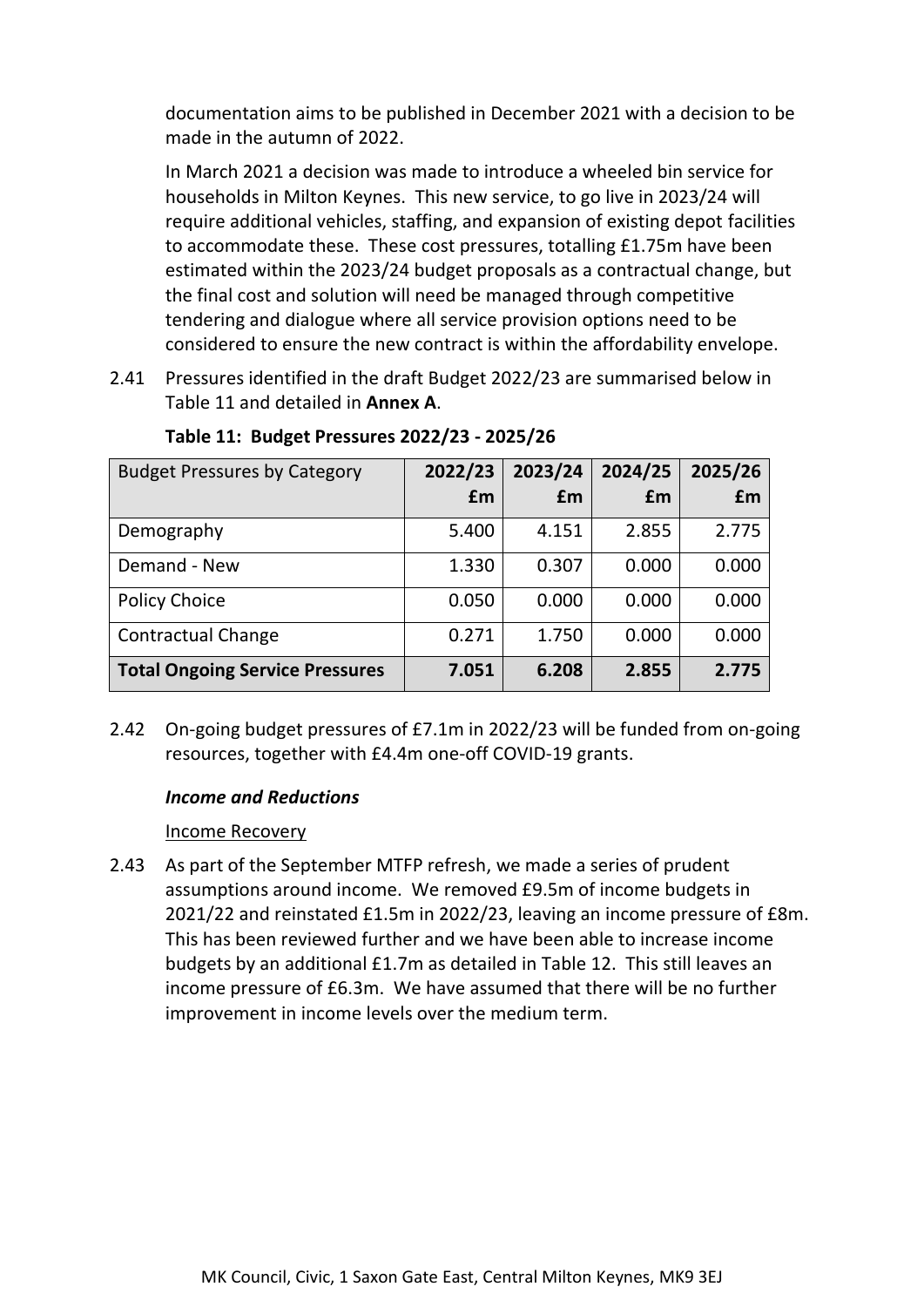**Table 12 - Income Budgets**

|             | 2020/21<br><b>Budget</b> | 2021/22<br><b>Pressure</b> | 2021/22<br><b>Budget</b> | 2022/23<br><b>Recovery</b> | 2022/23<br><b>Budget</b> |
|-------------|--------------------------|----------------------------|--------------------------|----------------------------|--------------------------|
|             | £m                       | £m                         | £m                       | £m                         | £m                       |
| Car Parking | (13.835)                 | 8.461                      | (5.374)                  | (2.626)                    | (8.000)                  |
| Planning    | (2.498)                  | 0.674                      | (1.824)                  | (0.656)                    | (2.480)                  |
| Other       | (1.141)                  | 0.349                      | (1.171)                  | 0.087                      | (0.705)                  |
| Total       | (17.474)                 | 9.484                      | (8.369)                  | (3.195)                    | (11.185)                 |

Reductions

2.44 Reductions and income growth of £5.3m have been included in the 2022/23 draft budget and £9.7m over the MTFP. These are detailed in **Annex B** and summarised below.

**Table 13 - Reductions and Income Growth**

|                             | 2022/23<br>£m | 2023/24<br>£m | 2024/25<br>£m | 2025/26<br>£m |
|-----------------------------|---------------|---------------|---------------|---------------|
| <b>Being Smarter</b>        | (0.220)       | (0.560)       | 0.000         | 0.000         |
| <b>Working Together</b>     | (1.131)       | 0.000         | 0.000         | 0.000         |
| <b>Thinking Differently</b> | (3.905)       | (1.319)       | (1.065)       | (1.510)       |
| <b>TOTAL</b>                | (5.256)       | (1.879)       | (1.065)       | (1.510)       |

2.45 COVID-19 has and continues to materially impact the Councils delivery of services and cause significant turbulence to our financial position. The budget for 2021/22 and proposed draft budget for 2022/23 have been based on providing as stable a base as possible to ensure that we can continue key front-line services, whilst restricting the impact of Council Tax increases for local residents. If the financial settlement in December is broadly in line with our expectations, then the Council will need to make some difficult choices from 2023/24 onwards to ensure that we continue to remain financially secure. We have also used £3.0m (one off) from the Collection Fund to effectively rephase savings from 2023/24 to 2024/25.

## *One-off Pressures*

2.46 In addition, a further £3.0m of one-off expenditure has been identified in 2022/23 (**Annex C**). The funding for one-off expenditure is detailed in Table 14.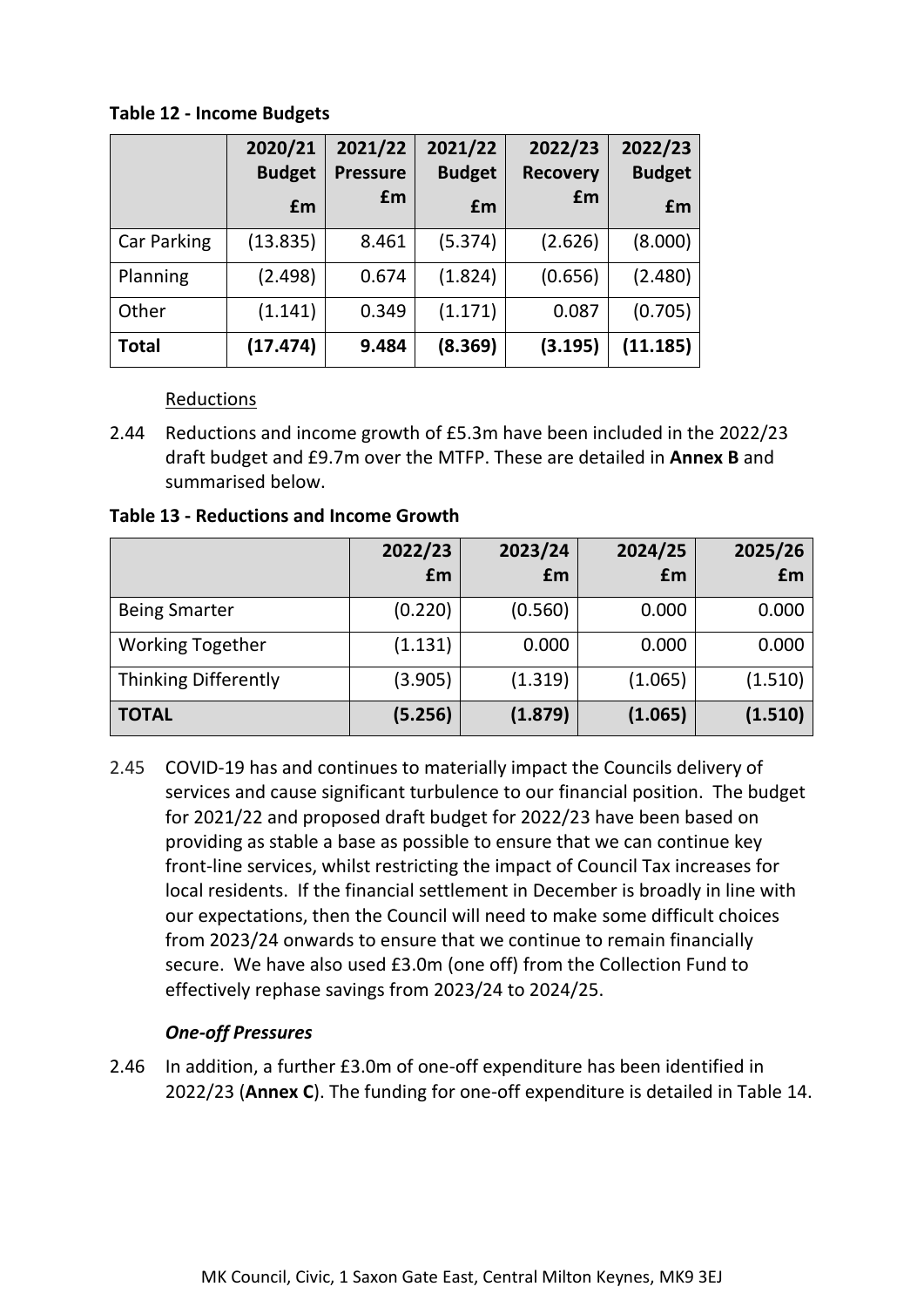|                                        | 2022/23 | 2023/24 | 2024/25 | 2025/26 |
|----------------------------------------|---------|---------|---------|---------|
|                                        | £m      | £m      | £m      | £m      |
| <b>Events Reserve</b>                  | 50      | 0       | 50      |         |
| <b>New Homes Bonus</b>                 | 421     | 0       | 0       |         |
| <b>Corporate Property Reserve</b>      | 50      | 0       | 0       | O       |
| <b>COVID-19 Support Grant</b>          | 218     | 237     | 31      | 0       |
| <b>Strategic Public Health Reserve</b> | 451     | 581     | 391     | 0       |
| <b>Political Priorities Reserve</b>    | 150     | 0       | 0       | 0       |
| One Off Pressures Funding Reserve*     | 1,686   | 827     | 350     |         |
| <b>Total One-off Funding</b>           | 3,026   | 1,645   | 822     | n       |

## **Table 14: Funding for One-Off Expenditure 2022/23 - 2025/26**

\*the funding for these new pressures would be met from the expected deferred reset to business rates in 22/23. This has not yet been officially confirmed but is expected to be announced in December as part of the LGFS.

#### *Summary of Forecast Financial Position*

2.47 The draft budget sets out the Councils financial plans for 2022/23 and how these are funded. This includes a prudent estimate of what we believe the Council will receive through the LGFS. In balancing the 2022/23 budget, the Council will not use unearmarked reserves. The draft budget does include the planned use of earmarked reserves for non-recurrent expenditure, which is summarised in Table 15 below.

|  |  |  |  | <b>Table 15: Planned Use of Reserves</b> |
|--|--|--|--|------------------------------------------|
|--|--|--|--|------------------------------------------|

| <b>Reserve</b>                            | <b>Balance</b><br>1/4/21 | <b>Forecast</b><br>31/3/22 | <b>Forecast</b><br>31/3/23 | <b>Forecast</b><br>31/3/24 | <b>Forecast</b><br>31/3/25 |
|-------------------------------------------|--------------------------|----------------------------|----------------------------|----------------------------|----------------------------|
|                                           | £m                       | £m                         | £m                         | £m                         | £m                         |
| GF Working Balance*                       | (30.412)                 | (28.203)                   | (28.203)                   | (28.203)                   | (28.203)                   |
| Earmarked Reserves - non<br>distributable | (147.382)                | (111.616)                  | (67.656)                   | (61.109)                   | (59.017)                   |
| Earmarked reserves - distributable        | (16.065)                 | (5.440)                    | (0.227)                    | (0.068)                    | (0.041)                    |
| <b>Total GF Reserves</b>                  | (193.860)                | (145.259)                  | (96.086)                   | (89.380)                   | (87.261)                   |
| <b>HRA Reserves</b>                       | (83.066)                 | (52.578)                   | (35.127)                   | (21.512)                   | (21.730)                   |
| <b>Total Reserves</b>                     | (276.926)                | (197.837)                  | (131.213)                  | (110.892)                  | (108.992)                  |

*\*The reduction to the GF Working Balance in 2021/22 was planned to support the delivery of the Council Plan.*

2.48 Table 15 shows the distributable General fund reserves reducing from £16.065m in 2021/22 to £0.041m in 2024/25 as funding is drawn to finance projects approved from previous budget decisions. Total General Fund reserves will reduce from £193.860m in 2021/22 to £87.261m in the same period, this includes the use of funding set aside for the approved capital programme, use of 3<sup>rd</sup> party funding and use of Government grant funding allocated to off business rate reductions due to COVID-19.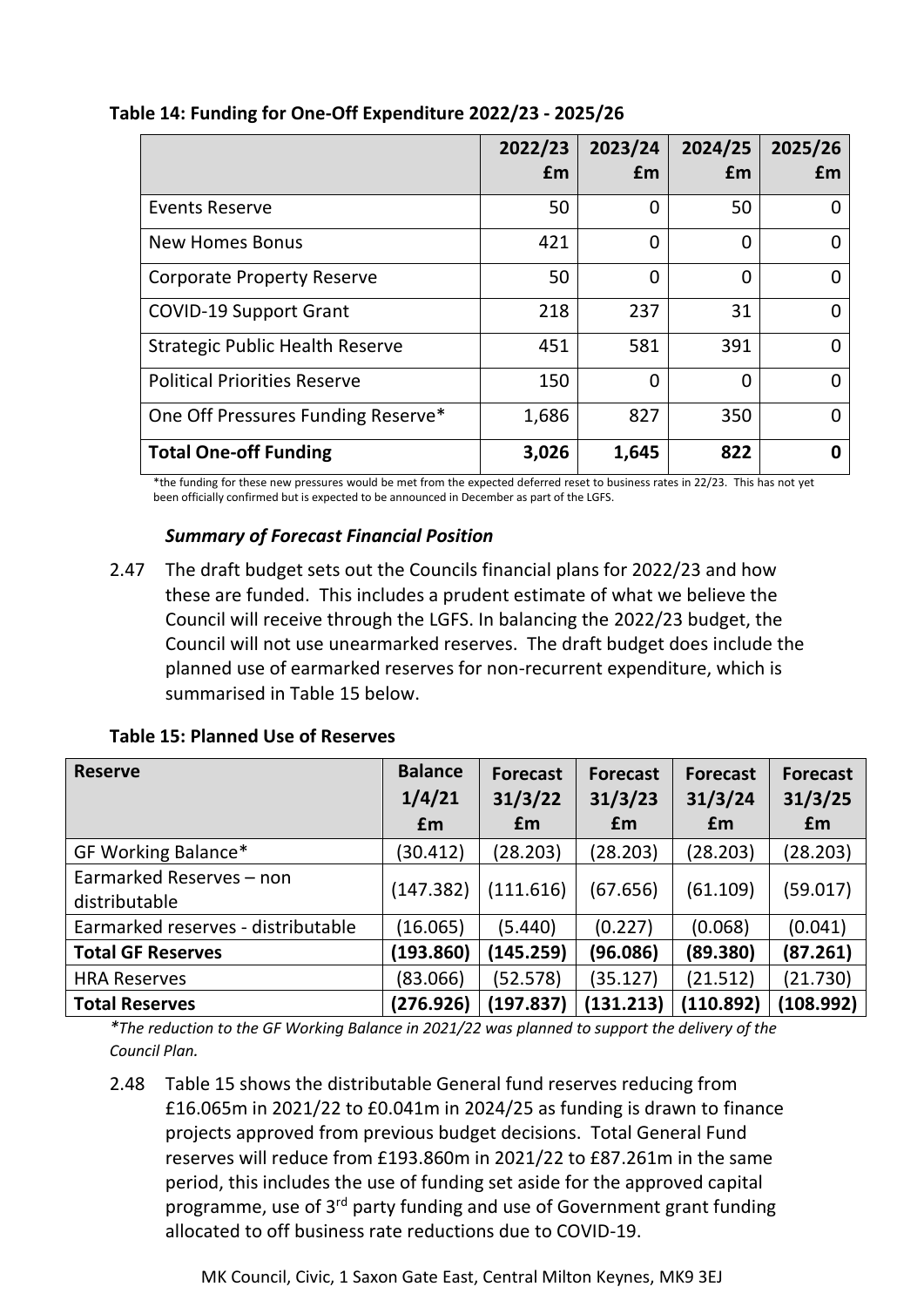- 2.49 Over the Medium Term the Council has a projected budget gap of £13.267m, with £9.386m falling in 2023/24. The gap in 2023/24 reflects the reversal of one-off Covid 19 funding together with the cessation of New Homes Bonus grant and the deferral of the business rates reset. Should the business rates reset be deferred for longer or is a partial reset then the deficit may reduce. This is likely to remain unknown until very close to the setting of the 2023/24 budget.
- 2.50 Table 16 summarises the four-year MTFP. The Medium Term Financial Strategy will be included with the Final Budget report in February 2022 together with a full sensitivity analysis of our budget assumptions. Our budget approach is summarised in paragraph 2.6.

|                                       | 2022/23 | 2023/24 | 2024/25 | 2025/26 | <b>Total</b> |
|---------------------------------------|---------|---------|---------|---------|--------------|
|                                       | £m      | £m      | £m      | £m      | £m           |
| <b>Government Funding Adjustments</b> | (0.684) | 3.381   | 0.989   | (2.120) | 1.566        |
| <b>Other Funding Sources</b>          | (8.473) | (7.350) | (7.345) | (7.079) | (30.247)     |
| Pay, Contract & Other Inflation       | 9.539   | 6.761   | 6.902   | 6.945   | 30.147       |
| <b>Budget Service Pressures</b>       | 7.066   | 6.223   | 2.870   | 2.790   | 18.949       |
| <b>Budget Delivery</b>                | (8.289) | 5.374   | 0.000   | 0.000   | (2.915)      |
| <b>Corporate Measures</b>             | 10.047  | (9.024) | 1.000   | 0.000   | 2.023        |
| <b>Capital Financing Costs</b>        | 1.188   | (0.473) | 0.503   | 0.000   | 1.218        |
| <b>One-off Pressures</b>              | 3.026   | 1.645   | 0.822   | 0.000   | 5.493        |
| <b>Total Pressures</b>                | 13.420  | 6.536   | 5.741   | 0.536   | 26.234       |
| <b>Budget Reductions &amp; Income</b> | (5.256) | (1.879) | (1.065) | (1.510) | (9.710)      |
| Proposals                             |         |         |         |         |              |
| Less Earmarked Reserves applied to    | (3.026) | (1.645) | (0.822) | 0.000   | (5.493)      |
| one-off pressures                     |         |         |         |         |              |
| <b>Budget Gap</b>                     | 5.138   | 3.012   | 3.854   | (0.974) | 11.031       |
| Planned drawdown from Earmarked       | (2.438) | 5.374   | 0.000   | 0.000   | 2.936        |
| Reserves                              |         |         |         |         |              |
| <b>Net Ongoing Position</b>           | 2.700   | 8.386   | 3.854   | (0.974) | 13.967       |
| <b>Estimated CSR Funding</b>          | (2.700) | 1.000   | 1.000   | 0.000   | (0.700)      |
| <b>Revised Position</b>               | (0.000) | 9.386   | 4.854   | (0.974) | 13.267       |

#### **Table 16: Medium Term Financial Forecast**

*\*Will be confirmed as part of LGFS*

#### *Debt Financing*

- 2.51 The Council's debt financing budget manages both the requirement for external debt and associated repayment of loans and the investment of council resources. Several items have been included with the 2022/23 budget proposals to reflect changes to external interest rates and internal accounting requirements.
- 2.52 These changes are: a reversal of one year only savings on Minimum Revenue Provision (as agreed in 2021/22 budget), anticipated improvement in interest rates which will result in increased investment income, and savings on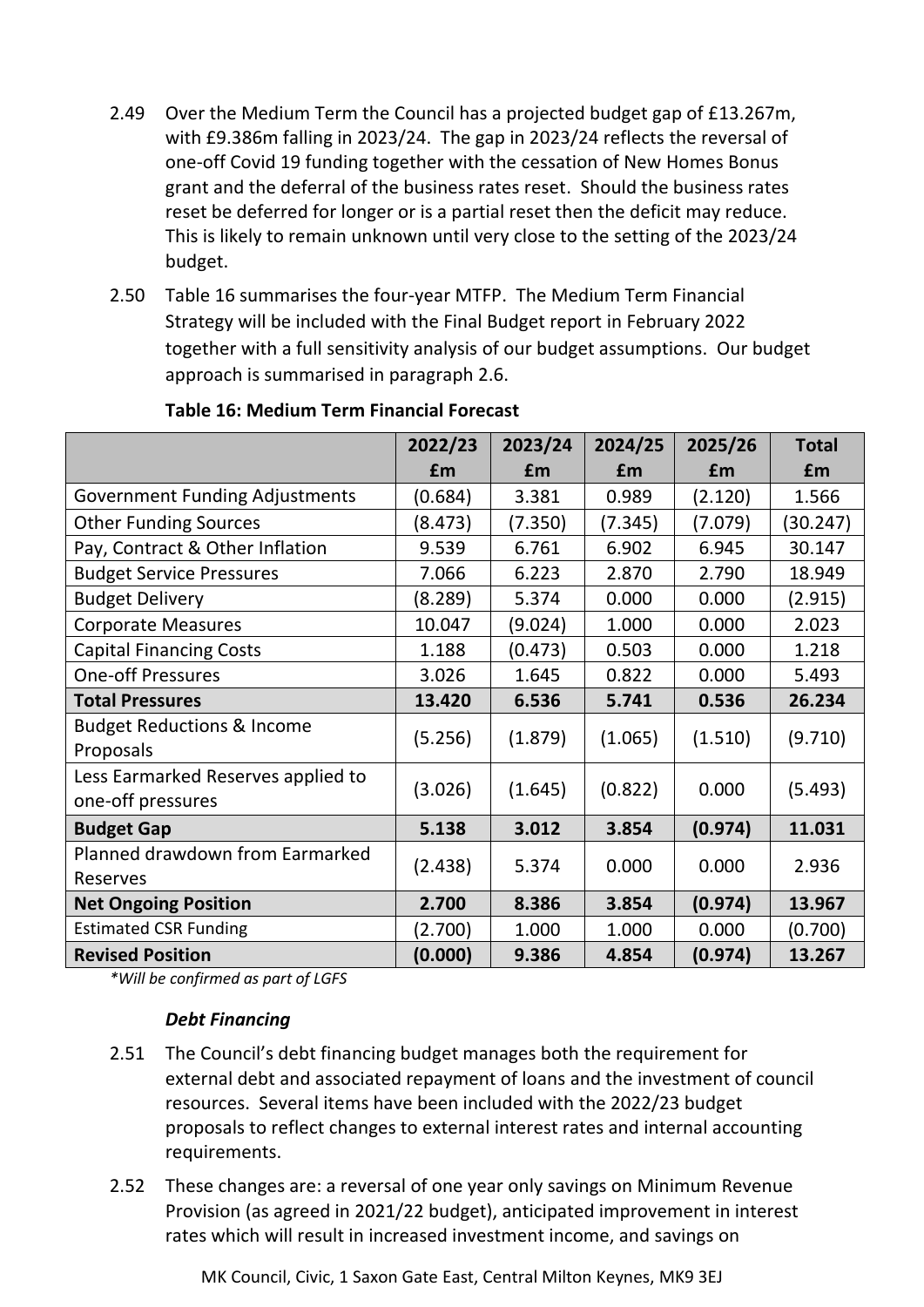borrowing due to the introduction of a two pooled loan arrangement with the HRA and need for the HRA to finance debt (these values are subject to funding requirements in the HRA business plan). These assumptions will be revisited as part of the final budget report.

2.53 The Council's Treasury Management Strategy will be presented to Cabinet as part of the Final Budget Proposals in February 2022.

## *Parking Account*

- 2.54 The Council provides car parking to serve local residents, businesses and visitors with charges set for parking management purposes in accordance with section 45 and 122 of the Road Traffic Regulation Act 1984.
- 2.55 As in previous years, the Council has estimated the likely income it will receive from car parking in 2022/23, the costs that are required to manage car parking, and has considered the need for additional car parking.
- 2.56 Parking income during 2021/22 has seen some recovery against the amounts received in 2020/21 but it is still not forecast to recover to pre-pandemic levels, meaning that many services previously funded by parking income will need to continue to be funded from other sources. The forecast on-street parking surplus will be transferred to the General Fund for use (subject to the level of surplus) in accordance with section 55(d) of the Road Traffic Regulation Act 1984 to fund:
	- off street parking provision;
	- public transport;
	- highways and road improvements; and
	- environment improvements.
- 2.57 **Annex G** outlines the forecast parking surplus and the proposed use of this surplus as part of the draft Budget 2022/23. This is significantly lower than in previous years due to the impact of COVID-19 on demand.

## *Dedicated Schools Grant*

- 2.58 The Dedicated Schools Grant (DSG) is a ring-fenced grant supporting individual schools, academies and other pupil related expenditure as defined in the School and Early Years Finance (England) Regulations 2021. The grant and expenditure is monitored closely by the Schools Forum (a committee of the Council).
- 2.59 Due to the extremely short national timescales required to make decisions around schools funding, this report requests for delegated authority to be given to the Director of Children's Services (in consultation with the Cabinet Member for Children and Families and the Director of Finance and Resources) for changes to and sign off of the 2022/23 final arrangements in respect of the school funding formula, the funding arrangements for pupils with high needs and the early years single funding formulae.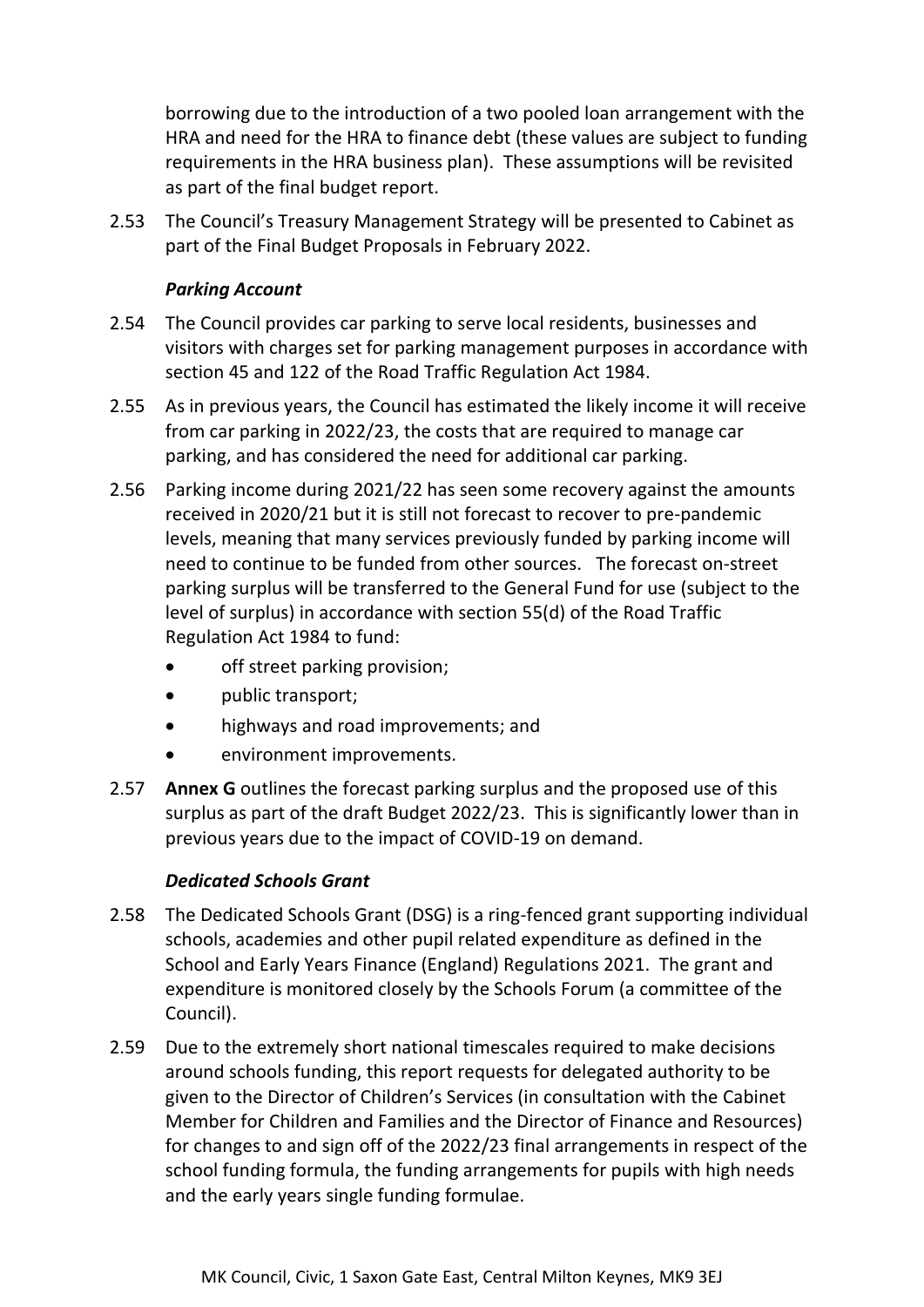- 2.60 This is required because the national timescales (set by the Department for Education) do not align with the Council's budget setting timescales and because there are a number of budget areas where the Schools forum has a decision-making role that it will exercise at their meeting on 13 January 2022. The deadline for submitting the final schools budget authority proforma tool (APT) to the Education and Skills Funding Agency (ESFA) is the 21 January 2022 which is before the formal ratification of the Council's budget takes place.
- 2.61 Final funding allocations for the Schools, Central Services and High Needs blocks will not be received until late December as these will be updated reflecting the latest October pupil census data. A number of other proposed changes by the DfE are currently only estimated and will not be confirmed until the final allocation is received. It is expected that there will be a pressure on the growth fund and a consultation with all schools has taken place during November on options to manage this shortfall.
- 2.62 The Early Years block is based on a national funding formula and whilst the final allocations for 2022/23 will not be confirmed until July 2023, due to census data, there have been announcements regarding the increases in funding rates. The rate per hour for 2 year olds will increase by £0.21 to £6.09 per hour and for 3 and 4 years there will be an increase of £0.17 to £5.55 per hour. Supplementary funding to maintained nursery schools will increase by 3.5% to reflect inflation costs. Disability access funding will increase by £185 to £800 per eligible child per year and the early years pupil premium will increase by £342 per eligible child.
- 2.63 The 2022/23 draft DSG budget can be found within the Schools Forum reports in the following link [Schools' Forum meeting 09/12/2021](http://milton-keynes.cmis.uk.com/milton-keynes/Calendar/tabid/70/ctl/ViewMeetingPublic/mid/397/Meeting/6965/Committee/1430/Default.aspx).

## *Housing Revenue Account*

- 2.64 The Housing Revenue Account (HRA) is a ring-fenced account, which is used for income and expenditure relating to the provision of housing by the council to tenants and leaseholders. It is funded by rents rather than from Council Tax.
- 2.65 There was a major change to the financing of the HRA from April 2012, due to the implementation of the "Self-Financing" regime. This change meant the Council took on £170m of debt in exchange for no longer paying negative Housing Subsidy. Income and expenditure of the HRA is now based largely on local rather than national decisions, and reflects investment informed by the HRA Business Plan and Asset Management Plan.
- 2.66 A further major change was announced in the October 2018 budget, when the "Debt Cap" which had limited councils' ability to borrow to invest in housing was abolished. Councils are now able to borrow for housing purposes under the same "Prudential Code" regime as applies to borrowing for non-housing purposes and as a result, a local set of prudential indicators (including a local debt cap), specific to the HRA were approved when the 2021/22 budget was set in February 2021.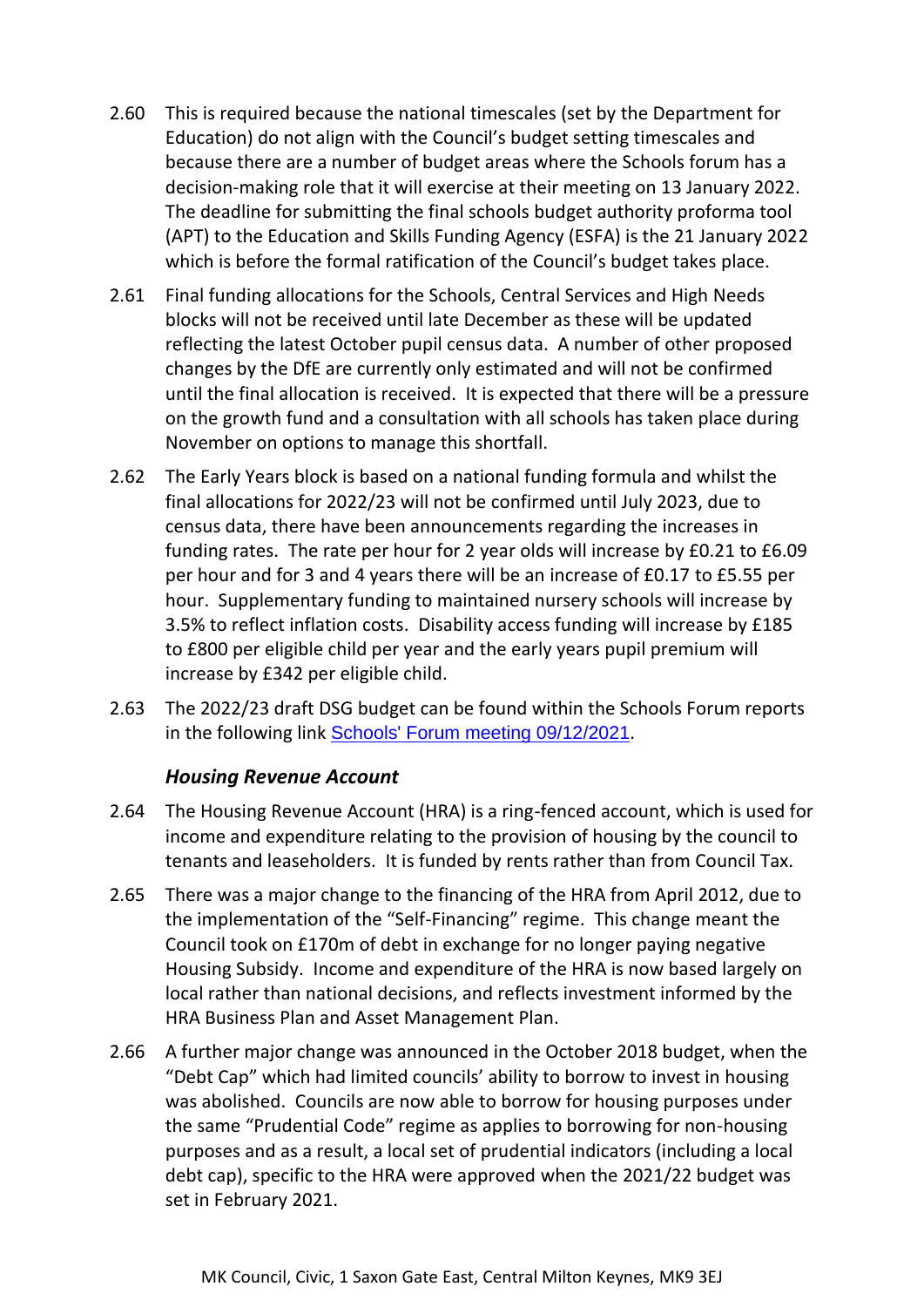- 2.67 The HRA budget is updated in two stages. The first stage, for the draft budget, includes all technical budget amendments (changes in core assumptions such as inflation and the impact this will have on contractual costs and rent income setting), all pre-agreed pressures and savings (i.e., those agreed as part of the 2021/22 budget and have future years implications) and non-choice budget pressures, such as those relating to contractual or legislative pressures. It will also include the latest approved capital programme, as of November 2021. These adjustments form the draft HRA budget reported.
- 2.68 The final HRA budget in February 2022 will include an update of the latest capital programme considering any changes to the Asset Management, New Build and Regeneration programmes, which are currently being reviewed in light of slippage to the existing programmes, and as part of internal governance processes to assess value for money for new schemes. Any choice revenue pressures will also be considered as part of the final budget, in order to assess prioritisation and the overall position of the HRA Business Plan. The final HRA budget in February will therefore also include the latest borrowing debt cap and the available headroom within this.
- 2.69 Table 17 shows the summary draft 2022/23 budget for the HRA, which is compared to the 2021/22 Budget in **Annex H**.

| <b>Item</b>                                              | 2022/23<br>£m |
|----------------------------------------------------------|---------------|
| Income:                                                  |               |
| Dwelling rents                                           | (56.653)      |
| Other income                                             | (2.558)       |
| <b>Total income</b>                                      | (59.211)      |
| <b>Expenditure:</b>                                      |               |
| Repairs and maintenance                                  | 11.267        |
| <b>General Management &amp; Special Services</b>         | 15.258        |
| Interest and repayment of borrowing                      | 11.639        |
| Funding for future capital repairs (depreciation charge) | 13.995        |
| Funding for future capital improvement works (RCCO)      | 6.138         |
| Contribution to provision for repayment of debt          | 0.847         |
| <b>Revenue Contribution to Balances</b>                  | 0.067         |
| <b>Total Expenditure</b>                                 | 59.211        |
| Net budget for the year                                  |               |

#### **Table 17: Summary of the HRA Budget**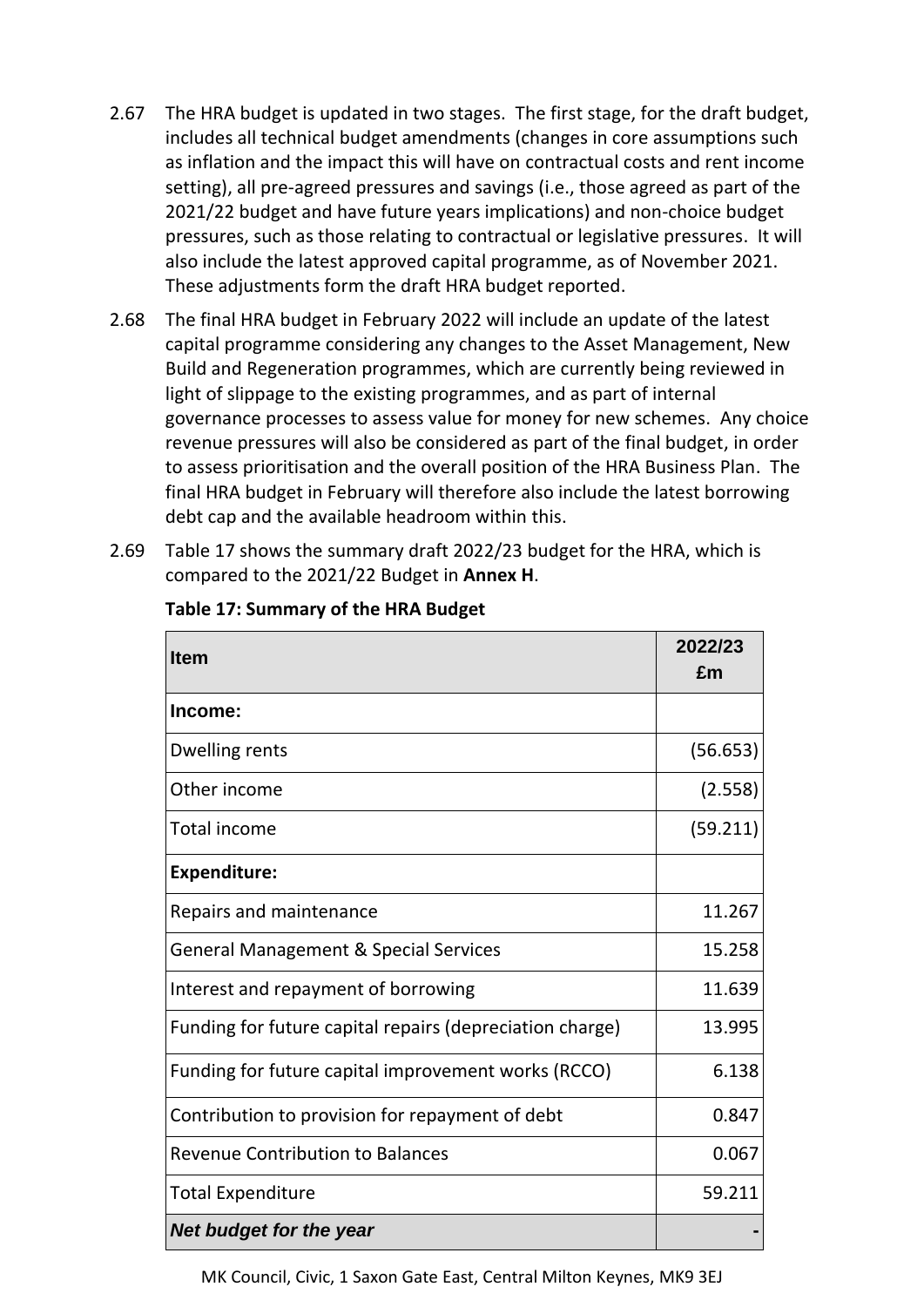2.70 The minimum level of prudent HRA reserve to cover unforeseen adverse circumstances has been assessed at £7.326m as in **Annex H**, an increase of £0.067m since last year which is to reflect the increasing cost base (and therefore risk) in the HRA because of inflation.

## *Capital*

- 2.71 Table 18 summarises the Council's capital resources and expenditure needs. The detailed Capital Programme is available at **Annex I** .
- 2.72 A number of service critical projects have been put forward for inclusion within the 22/23 Capital Programme. These projects are currently reliant on future capital receipts and a prudent assumption of government grant. Capital receipts, whilst forecast using latest data, are reliant on completion of land sales, and therefore are not certain. The decision to release funding will be made by the s151 Officer once confirmation of available funding has been confirmed, in the event of delays or lower levels of receipts the addition of new projects may require future scrutiny.
- 2.73 Whilst Table 18 shows an excess of resources over planned expenditure, all £23.8m of this funding is either Education or Integrated Transport specific, meaning there is no unallocated funding to fund any new Capital projects within the current Programme. Projects within the existing programme have been reviewed and where necessary expenditure profiles revised. Other new projects have only been added where new ring-fenced funding has been identified.
- 2.74 No changes have been made to the HRA capital programme for the draft budget. The HRA business plan is currently being refreshed and any amendments to the existing programme will be included within the business plan and brought as part of the final budget proposals in February 2022. This is to ensure that all financial implications of financing the programme have been built into the longer-term financial plan.
- 2.75 There are a number of areas which are not currently included within the capital programme and will require funding in the future, therefore increasing the overall funding shortfall. A pipeline programme has been developed; these still either need to be worked up further or require funding before they can be considered for inclusion in the main programme.
- 2.76 The Capital Strategy sets out the approach that the Council takes in prioritising its Capital Investment Programme including financing and the way that this activity is managed across the organisation. The expected increase to the financial pressures over the medium term on the revenue budget will mean that a key priority will be focused around schemes that deliver financial returns or reduce existing asset lifecycle costs. The Capital Strategy is currently being reviewed and will be presented to Cabinet in February 2022.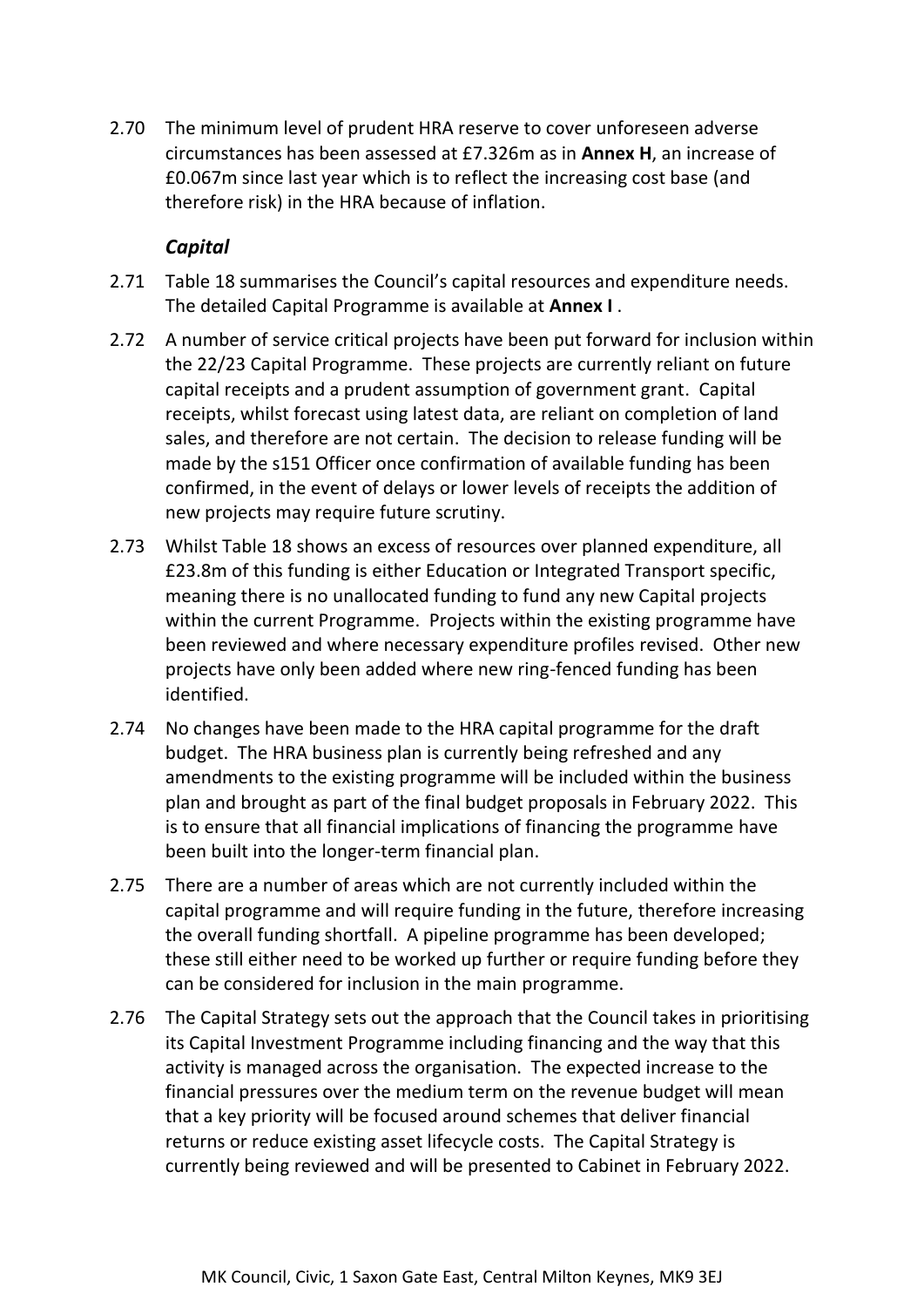|                                               | 2022/23<br>£m | 2023/24<br>£m | 2024/25<br>£m | 2025/26<br>£m | 2026/27<br>£m |
|-----------------------------------------------|---------------|---------------|---------------|---------------|---------------|
| <b>Capital Resources</b>                      | 230.838       | 143.046       | 30.847        | 28.574        | 14.233        |
| Capital Expenditure                           | 207.637       | 145.902       | 29.758        | 27.482        | 12.960        |
| <b>Net Position</b><br>(surplus) / deficit    | (23.201)      | 2.856         | (1.089)       | (1.092)       | (1.273)       |
| Cumulative<br>Position (surplus) /<br>deficit | (23.201)      | (20.345)      | (21.434)      | (22.526)      | (23.799)      |

## **Table 18: Forecast Medium Term Summary of Capital Resources and Expenditure**

## *Capital Funding*

2.77 The capital programme is funded from various sources including Single Capital Pot Grant and other specific Government grants, capital receipts, revenue contributions and prudential borrowing. The scale of development within Milton Keynes means that the Council receives considerable sums of developer contributions which are also used in the financing the capital programme.

## **S106 Funding**

- 2.78 S106 funding is a key resource in supporting the Council to mitigate the impact of growth. The use of S106 funding must be managed carefully to address both local and strategic needs. Developer Contributions (S106) are included in the Capital Programme or to fund projects which meet the specification outlined in the S106 agreement.
- 2.79 The S106 funding received from developers is often a contribution toward total project costs. As appropriate schemes are developed through the Capital Programme processes, these resources are used towards the delivery of the full project.
- 2.80 S106 funding is closely monitored, with a greater focus on those schemes nearing their expiry date in order to ensure all available resource is used to deliver community facilities and infrastructure as intended.
- 2.81 The development of the capital programme has incorporated consideration of S106 funding, so resources are used in the most effective manner to address necessary schemes. This process has also included reviewing unidentified funding to ensure that this is allocated to future projects. Work is still ongoing to identify individual schemes and future allocations will be updated as schemes are developed.
- 2.82 A total of £0.458m new S106 funding has been allocated within the Capital Programme.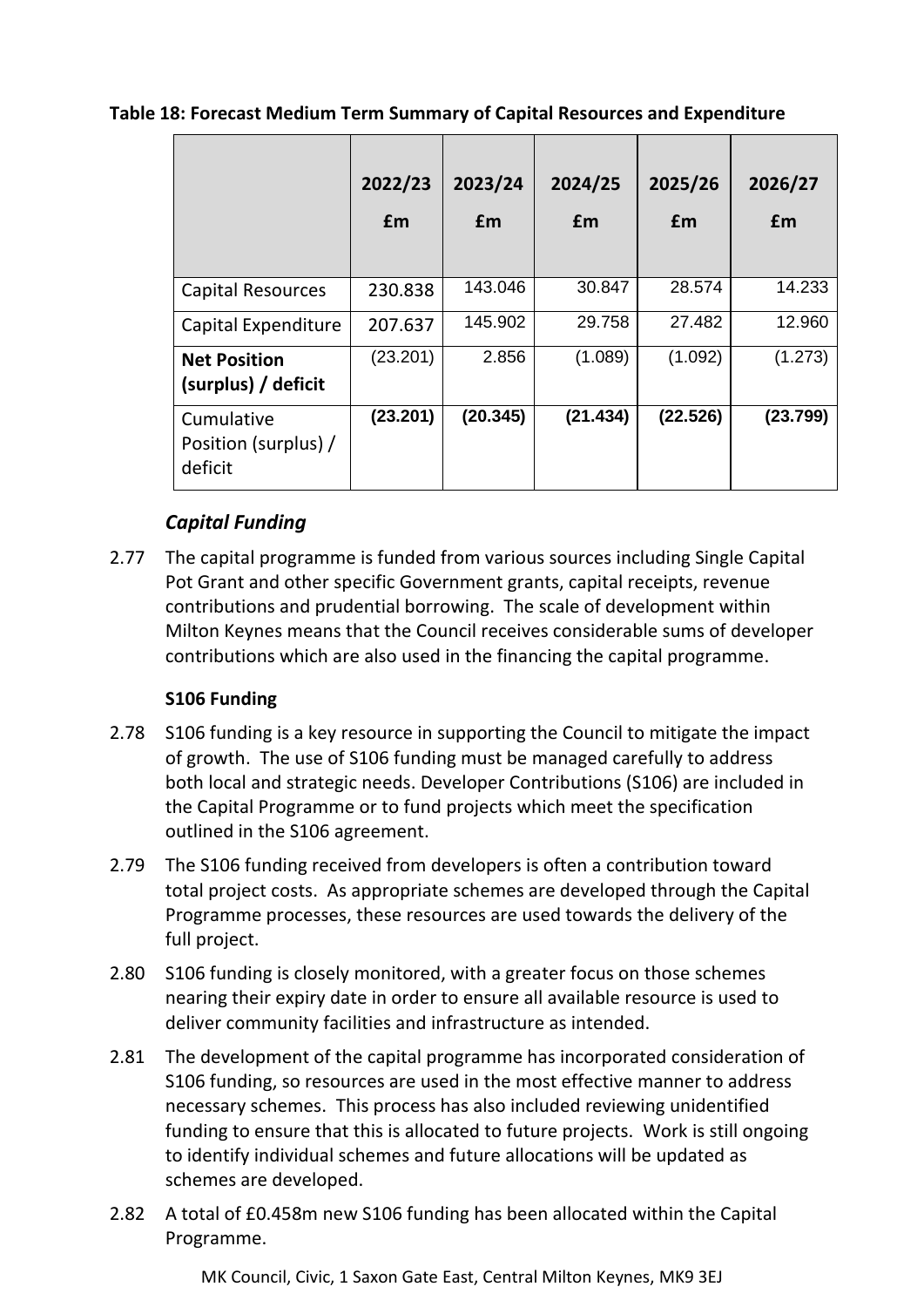## **Tariff**

- 2.83 The Milton Keynes Tariff is a unique s106 based 'umbrella' arrangement covering development in the expansion areas covered by the previously designated 'Urban Development Area'. Through the Tariff mechanism, the Council will collect over £310m in developer contributions over its lifetime, which will be re-invested in a Programme of strategic and local infrastructure covering a total of 18 'portfolios', 11 of which are delivered through the Council.
- 2.84 The Capital Programme includes resourcing of various Council led projects from the Tariff. As the operator of the Tariff, the Council is also responsible for controlling expenditure across the whole Tariff mechanism. This is managed by approving Resource Allocation for future schemes as part of a medium term plan, with a spend approval stage before individual projects commence.
- 2.85 **Annex J** shows a breakdown of the Tariff resource allocation for 2022/23 and indicative allocation for the next four years, both for projects to be delivered by the Council and those managed by our partner organisations. The allocation of tariff resources was agreed in the original Tariff Delivery Plan. Changes to the timing of delivery of these projects have been made to reflect actual housing delivery and infrastructure requirements.
- 2.86 Tariff resource allocation includes both amounts to be financed through cash and others to be completed by works in kind. Tariff allocations to the Council's projects totalling £8.853m are included within the Capital Programme. New requests for use of tariff funding will be sought on a project by project basis in line with the agreed process for entry into the Capital Programme.

## *Risks*

- 2.87 A key part of the draft budget is the review of key financial risks. We have reassessed the budgetary risks and where possible looked to mitigate these. It should be noted however that most of the significant risks are not within the direct control of the Council and it is therefore critical in setting a robust and legal budget that we make sufficient provision within service budgets using available evidence to manage reasonable variations. The base budget for 2022/23 has been rebased as per the targeted budget approach set out in the September Cabinet report.
- 2.88 Our full budget risk assessment is set out at **Annex M**. The key external risks are summarised below:

**COVID-19** - this created the biggest uncertainty for all organisations in planning, managing and responding to the pandemic. The draft budget has been developed to reflect the recovery as far as is possible but there is a significant risk with assumptions relating to changed behaviours and longerterm economic impacts. We have not anticipated any further government support in 2022/23 in line with DLUHC advice.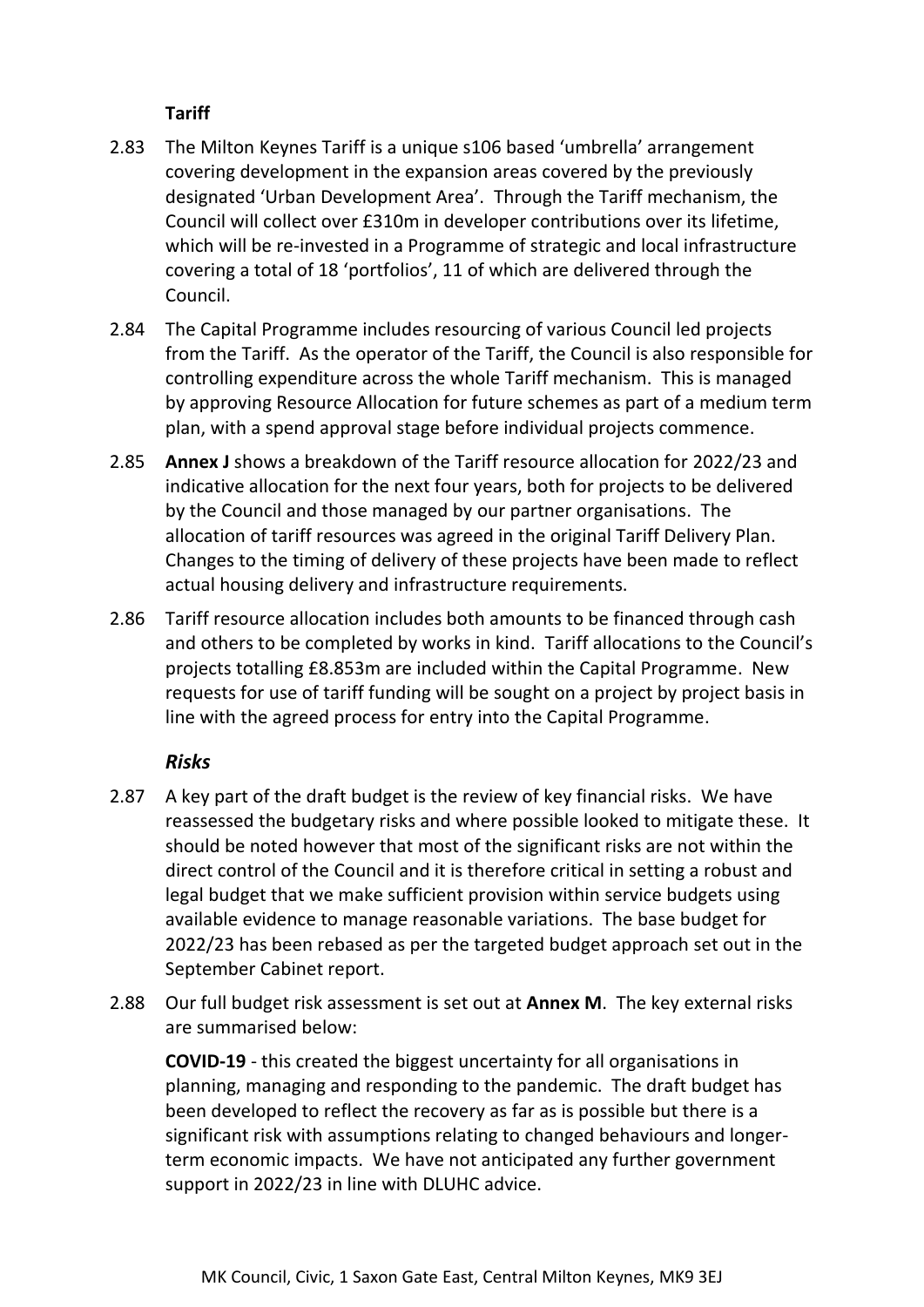**Inflationary Pressures** - a combination of significant factors have led to a sharp and sustained increase to inflationary pressures in the middle to latter half of 2021. This has had a significant impact on the 2022/23 budget and will as we move into 2022 pose a significant risk for the Council on our whole cost base (contracts, energy and staffing). It is not yet clear whether this will be transitionary and start to subside in the latter half of 2022 or will continue. The draft budget has factored in higher inflation in 2022/23 only and then assumed inflation falls back to previous levels thereafter.

**Commissioning Risks** - the Council is engaged in a number of significant procurements on major services. The current economic volatility and supply side issues poses a greater level of risk on the outcome and cost of future service provision. To help manage this risk we will need to review and potentially adjust our approach as we go through this activity to contain cost escalation. This may require changes to future service provision and or revisions to the risk profile on some of our major contracts.

**Contract Sustainability** - the Council hold a number of significant service contracts which deliver key services to residents. Whilst the nature and complexity of these contracts vary, there are contingent risks within these that in the event of contract viability / contractor failure would impact materially on the Council's Medium Term Financial Plan.

**Wider Government Funding** - the three-year CSR has given some indications on medium term local government funding. However, major reforms were expected prior to COVID-19 which would have provided greater long-term certainty and a reset of local government funding distribution. A key part of this was an increasing reliance on the use of Business Rates income to fund local services. There is still no timeframe in place for this and in light of recent events attitudes towards the use of business rates as an increasing element of local government funding have changed. It is also uncertain as to whether the LGFS will provide a 3-year settlement for local government or whether this will be for 1 year only.

**Social Care funding** - social care reforms have been announced as part of the Autumn Budget, but there remains uncertainty about how this will work and whether the grant funding provided will be sufficient to cover the costs of the reforms on Local Authorities, which include the additional NI levy, caps and means testing on client contributions and the removal of differential rates for private and local authority clients for care home placements. In the shortterm, Councils with responsibility for Social Care will continue to rely on a complex mix of different funding streams to support these services including the Better Care Fund, Improved Better Care Fund and Public Health Grant. For 2022/23, these funding streams will continue but the long-term future of all of these funding streams in unclear.

**Rising Demand on key front line services across Adults and Children's Social Care and Homelessness** - the Council is continuing to experience rising demand, both in terms of volume and complexity, across Adults and Children's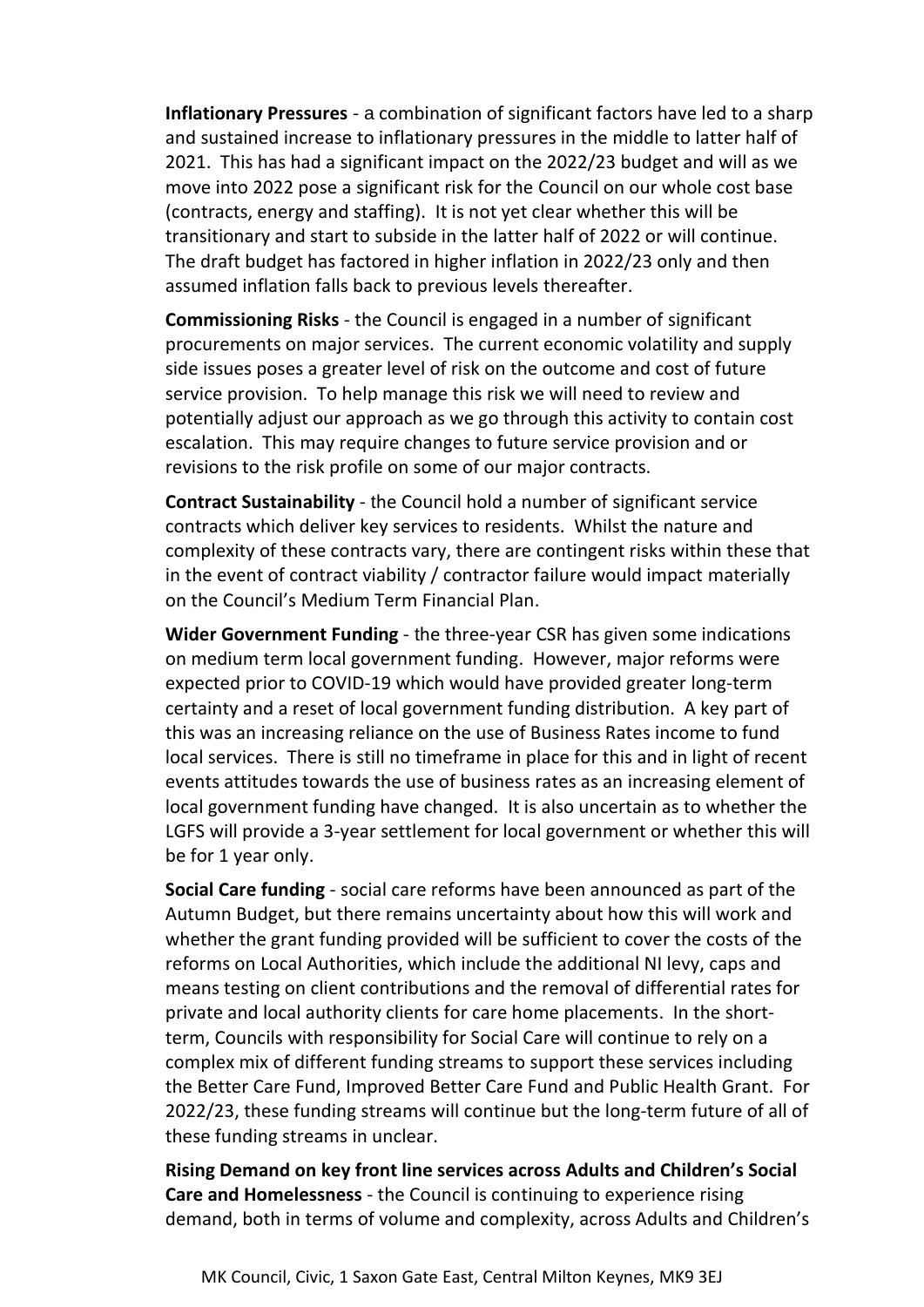Social Care. This is driven by a combination of factors including demographics, rising population, family resilience and breakdown and pressures on other public services. This has been exacerbated by COVID-19. The draft Budget reflects our current view on expected levels of demand for these services, but these are both volatile and difficult by nature to forecast.

## *Reserves*

## *General Reserves*

2.89 The Finance team have reviewed the level of reserves, which is included in **Annex K**. This review shows the level of risk exposure for the Council on known issues and an assessment of the adequacy of the level of General Fund Balances.

The draft risk assessment carried out alongside the development of this draft Budget, shows that the minimum prudent level of General Fund reserves is £27.7m. This will be reviewed again as part of the Final Budget report to reflect any material changes to the Councils risk profile.

2.90 The Council has had to manage significant service and financial challenges over the past 2 years in response to COVID-19. This has left permanent scarring on the budget for which no continuing government support is being provided. Wider economic impacts have also started to impact, particularly inflationary pressures, which have not been fully reflected in the latest government settlement. In achieving a balanced budget for 2022/23 we have used a range of corporate interventions and removed base budget contingency. This will mean that future budget volatility if not robustly managed will impact more immediately our future level of unearmarked reserves. The current GF working balance is above the recommended minimum threshold providing a level of one-off cover for unexpected costs. **No planned use of this reserve will therefore be proposed.**

## *Earmarked Reserves*

- 2.91 In addition to the General Fund and HRA working balances, the Council maintains a number of earmarked reserves to enable it to meet a range of different policy objectives as follows:
	- to manage known financial risks;
	- to enable the Council to invest in services to generate future savings as part of its budget strategy;
	- to manage one-off expenditure which has allowed the Council to make on-going revenue savings;
	- to build up funding to support delivery of large projects such as capital programme schemes;
	- to manage known timing differences between the receipt of funding and the profile of expenditure; and
	- to hold ring fenced balances for example, specific grants, trusts, school balances etc.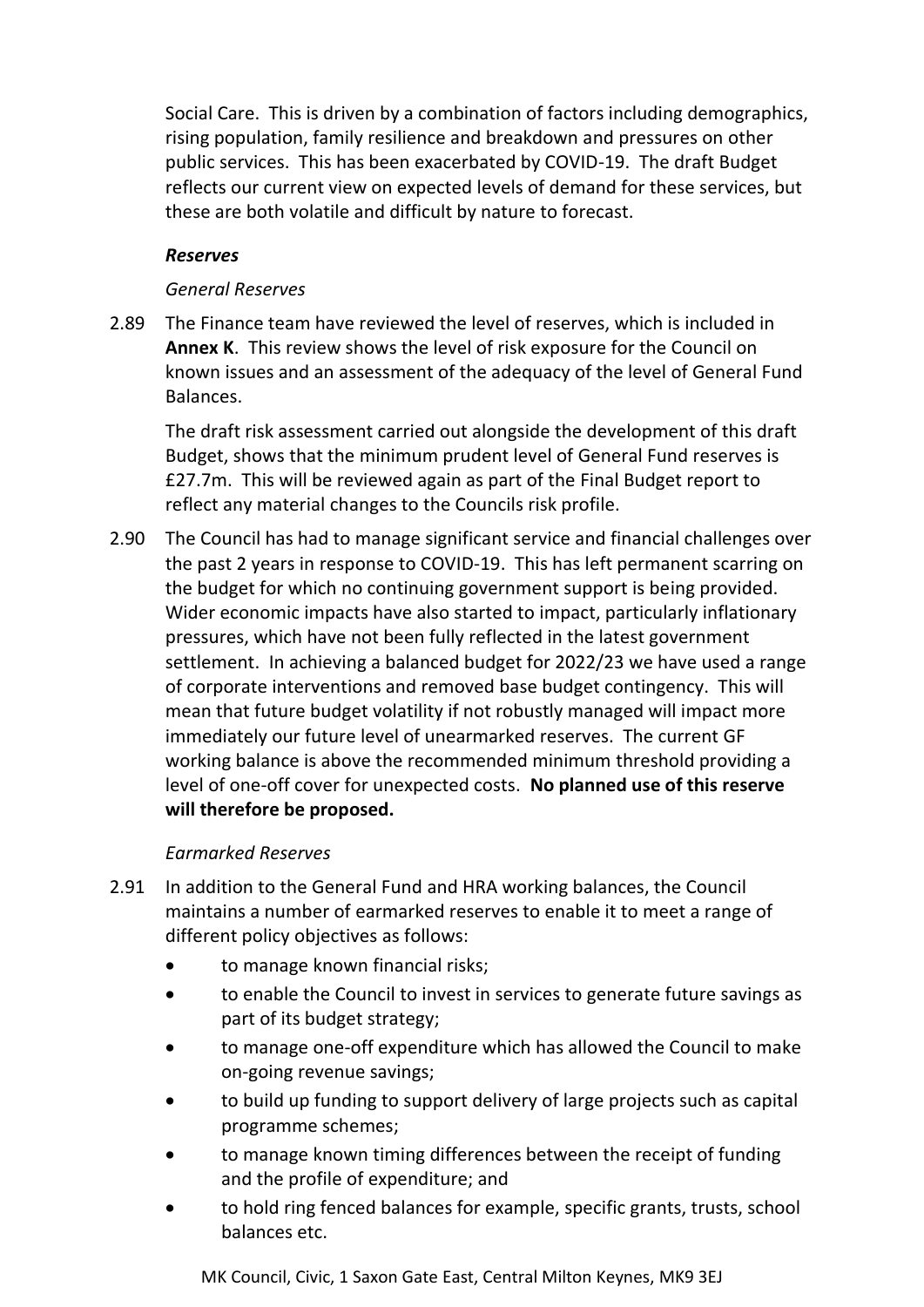2.92 The earmarked reserves are listed in **Annex L**. They have been reviewed to ensure that they remain relevant, have clear objective(s) and where appropriate an expiry date has been shown as to when the funds should be fully utilised.

## *Robustness and Risks*

- 2.93 Section 25 (1) of the Local Government Act 2003 requires that 'the Chief Finance Officer of the authority must report to it on the following matters –
	- i. the robustness of the estimates made for the purposes of the calculations, and
	- ii. the adequacy of the proposed financial reserves.'
- 2.94 Section 25 (2) requires that an authority shall have regard to the report when making decisions about the calculations in connection with which it is made (i.e. setting its budget). This element of the draft Budget report and associated annexes outlines the assessment of the adequacy of reserves and robustness of the draft Budget.
- 2.95 In preparing the Budget for 2022/23, where a clear financial impact has been identified, this has been dealt with through the actions set out in this report. Where the impact is not known this has been highlighted as a risk.
- 2.96 The draft Budget adequately reflects known issues including the best forecast position at this point in time. The demand pressures and other issues will continue to be reviewed before the Budget is finalised in February and reviewed if necessary.
- 2.97 **The Council remains under significant and increasing financial pressure and in determining the budget for 2022/23 the Council has avoided needing to make any further significant cuts or reductions to services, whilst containing the Council Tax increase below inflation. The MTFP identifies significant gaps from 2023/24 onwards and consequently difficult decisions will need to be made to ensure that the Council continues to remain financially secure. Given the size of the projected budget gap in 2023/24 and risks around the budget, the Council will need to ensure it has very tight control over spending in year and progresses with plans to make material reductions to its cost base.**
- 2.98 A Budget Risk Register is included in **Annex M**, which sets out the potential risks and issues and an assessment of the adequacy of the Council's level of reserves is set out in **Annex K**.
- 2.99 The General Fund Balance of £27.7m is estimated to be adequate to meet the Council's financial needs in 2022/23.
- 2.100 This view takes account of the reserves included in the Council's accounts (subject to audit) as at 31 March 2021; the movement of these reserves since that date (as tracked through the Budget Monitoring process); and the proposed use of reserves as part of the draft Budget 2022/23.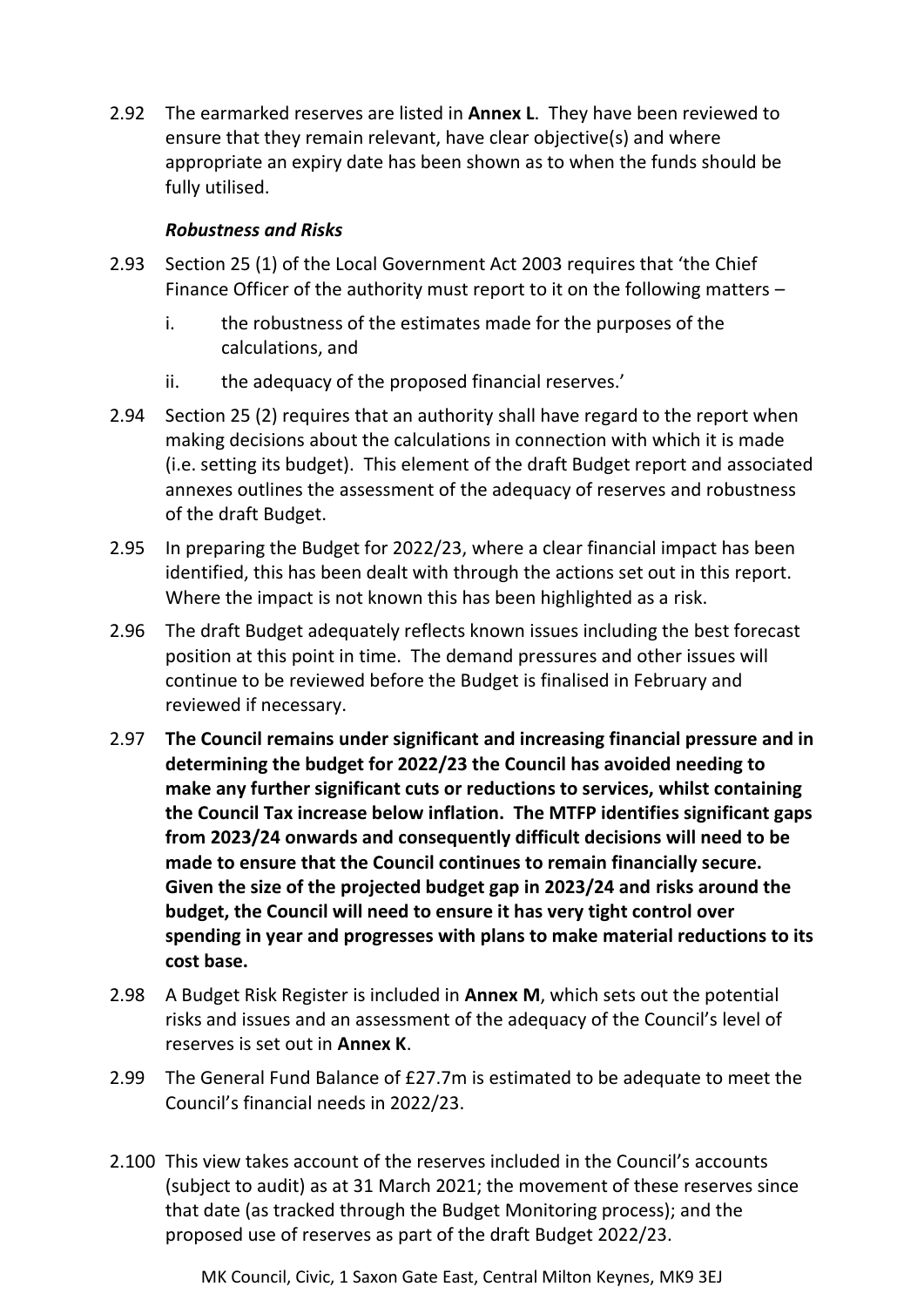| Reserve                                                              | Balance at<br>31/3/2022<br>Em | Forecast<br>Balance at<br>31/3/2023<br>£m |
|----------------------------------------------------------------------|-------------------------------|-------------------------------------------|
| <b>GF Working Balance</b>                                            | (28.203)                      | (28.203)                                  |
| % Net Revenue Budget                                                 | 13.36%                        | 12.74%                                    |
| Specific Risk Reserves*                                              | (30.255)                      | (18.190)                                  |
| Total Reserves Available to meet known<br>and unknown budget risks * | (58.458)                      | (46.393)                                  |
| % Net Revenue Budget                                                 | 27.70%                        | 20.96%                                    |

# **Table 19: Section 151 Officers Assessment on the Adequacy of Reserves**

*\*See Annex L which sets out details of these reserves held to manage specific known budgetary risks.*

*\*\* This excludes schools' budgets (DSG) and the HRA for which a separate reserve is held. It should however be noted that the Council continues to underwrite certain financial risks around schools funding, a provision for which is included within the risk assessment.*

# **3. Implications of the Decision**

| Financial                | Yes | Human rights, equalities, diversity | Yes |
|--------------------------|-----|-------------------------------------|-----|
| Legal                    | Yes | <b>Policies or Council Plan</b>     | Yes |
| Communication            | Yes | Procurement                         | Yes |
| <b>Energy Efficiency</b> | Yes | Workforce                           | Yes |

## (a) Financial Implications

The Council's Budget and Medium Term Financial Strategy are the financial expression of all the Council's policies and plans.

(b) Legal Implications

The annual Budget decisions are among the most important of those which local authorities are required to make during the course of the year. This is emphasised by the fact that they are among the few decisions which the Council is not permitted by law to delegate to a Committee or to Officers.

They affect every household and service user and the manner in which decisions must be made is closely prescribed by law. **Annex N** of this report sets out the relevant legal considerations which affect the Council Budget and Council Tax decisions

Councillors should note these requirements as part of approving the Budget. Councillors will be required to give careful consideration to the information set out in the Budget Report, its annexes, and the equality impact assessments.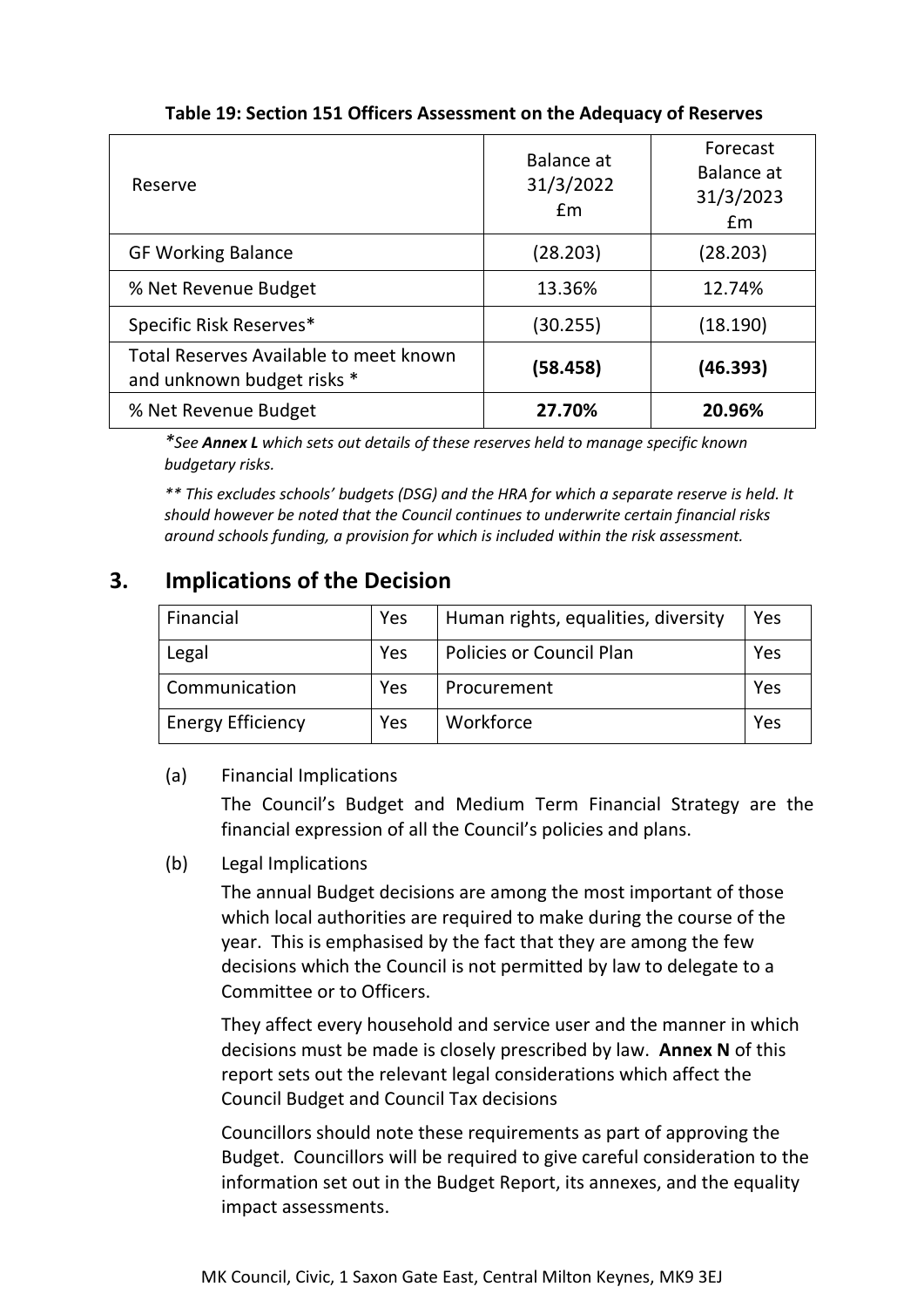In addition, the Local Government Act 2003 places a specific personal duty on the Chief Financial Officer which in the case of Milton Keynes is the Director of Finance and Resources, to report to the Council on the robustness of the budget and the adequacy of reserves.

Councillors are advised that due regard has been given to the requirements of the Local Government Act 2003 during the current budget process. Specific reference is made to the adequacy of General Fund reserves, and to the robustness of the budget proposals in paragraphs 2.93 to 2.100.

The Budget has again been developed at a detailed level based on information supplied by Directors and has been subject to scrutiny by the Corporate Leadership Team. Budget and Resources Scrutiny Committee have scrutinised the budget process and will be reviewing the specific budget proposals prior to Cabinet considering the final budget proposals in February 2022.

A number of the capital schemes in the programme are necessary to fulfil the Council's legal or statutory obligations. The legal and statutory issues relating to each scheme are set out in the individual project business cases.

(c) Other Implications

There are 76 pressures, reductions and income proposals of which 64 were considered as being 'significant' of which 3 are 'relevant' to equality. Four in-depth assessments will be conducted. Full details will be published in January.

These assessments are likely to recommend:

- In one (1) green area proposal (Children's Social Care Placements Pressure) should continue, as there is a potential to improve the advancement equality of opportunity.
- In two (2) green-amber areas, adjustments have been/are made to remove barriers or better promote equality:
	- a) The staging of the Women's Euros in Milton Keynes should be used to promote gender equality.
	- b) The Health Inequalities Improvement Plan needs to get behind differential health outcomes related to gender, ethnicity and child poverty
- There are no (0) amber areas, where proposal should continue despite having identified some potential for an adverse impact or a possible missed opportunity to promote equality.
- There are no (0) red areas, where it is recommended that proposals not continue as there is a potential for unlawful discrimination or continue with adjustments.